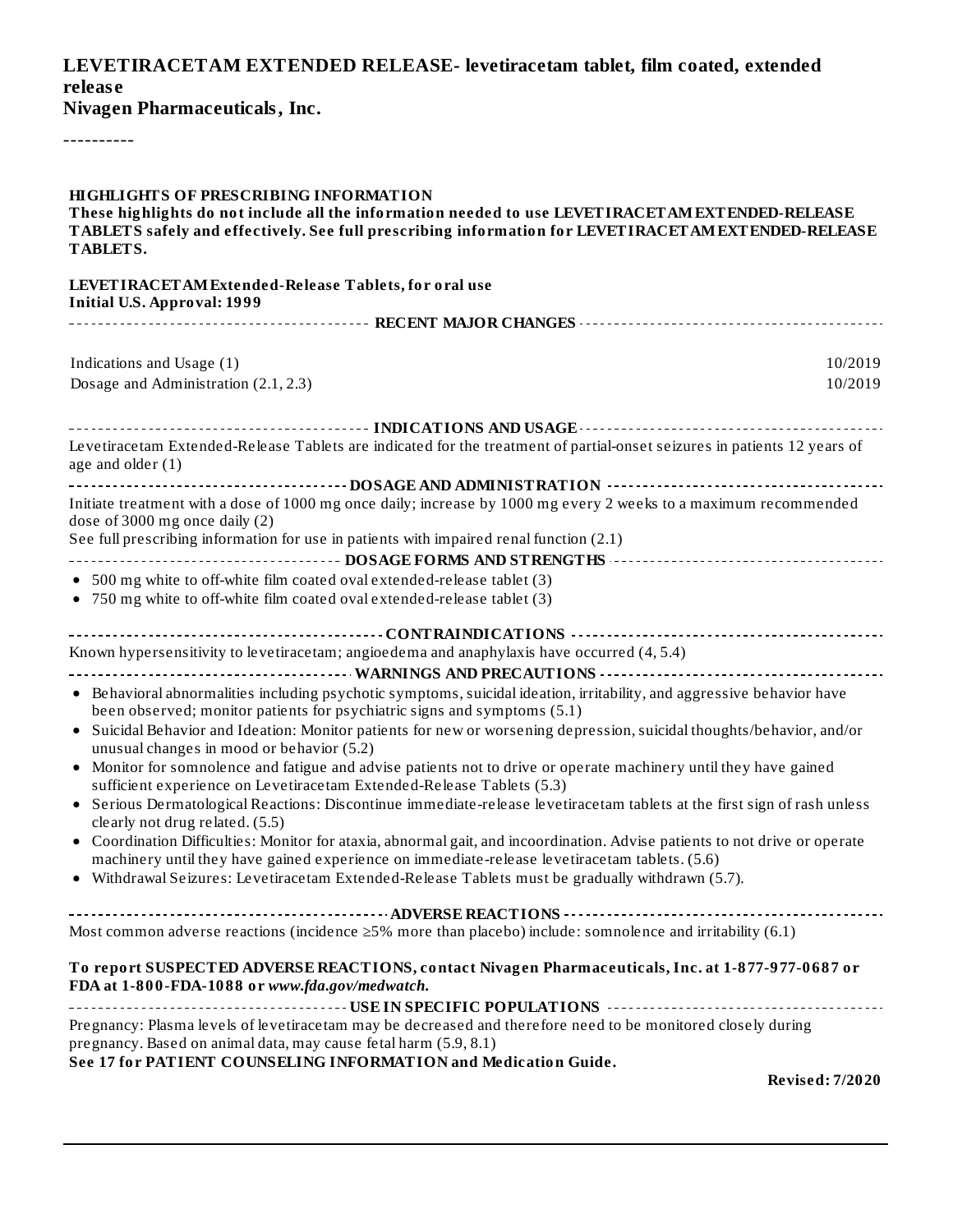## **FULL PRESCRIBING INFORMATION: CONTENTS\***

## **1 INDICATIONS AND USAGE**

### **2 DOSAGE AND ADMINISTRATION**

2.1 Recommended Dosing

2.2 Dosage Adjustment in Adult Patients with Renal Impairment

2.3 Discontinuation of Levetiracetam Extended-Release Tablets

### **3 DOSAGE FORMS AND STRENGTHS**

**4 CONTRAINDICATIONS**

### **5 WARNINGS AND PRECAUTIONS**

5.1 Behavioral Abnormalities and Psychotic Symptoms

5.2 Suicidal Behavior and Ideation

5.3 Somnolence and Fatigue

5.4 Anaphylaxis and Angioedema

5.5 Serious Dermatological Reactions

5.6 Coordination Difficulties

5.7 Withdrawal Seizures

5.8 Hematologic Abnormalities

5.9 Seizure Control During Pregnancy

### **6 ADVERSE REACTIONS**

6.1 Clinical Trials Experience

6.2 Postmarketing Experience

### **8 USE IN SPECIFIC POPULATIONS**

8.1 Pregnancy

8.2 Lactation

8.4 Pediatric Use

8.5 Geriatric Use

8.6 Renal Impairment

### **10 OVERDOSAGE**

10.1 Signs, Symptoms and Laboratory Findings of Acute Overdosage in Humans

10.2 Management of Overdose

10.3 Hemodialysis

### **11 DESCRIPTION**

## **12 CLINICAL PHARMACOLOGY**

12.1 Mechanism of Action

12.2 Pharmacodynamics

12.3 Pharmacokinetics

### **13 NONCLINICAL TOXICOLOGY**

13.1 Carcinogenesis, Mutagenesis, Impairment of Fertility

### **14 CLINICAL STUDIES**

14.1 Levetiracetam Extended-Release Tablets in Adults

14.2 Immediate-Release Levetiracetam Tablets in Adults

14.3 Immediate-Release Levetiracetam Tablets in Pediatric Patients 4 Years to 16 Years

### **16 HOW SUPPLIED/STORAGE AND HANDLING**

16.1 How Supplied

16.2 Storage

### **17 PATIENT COUNSELING INFORMATION**

\* Sections or subsections omitted from the full prescribing information are not listed.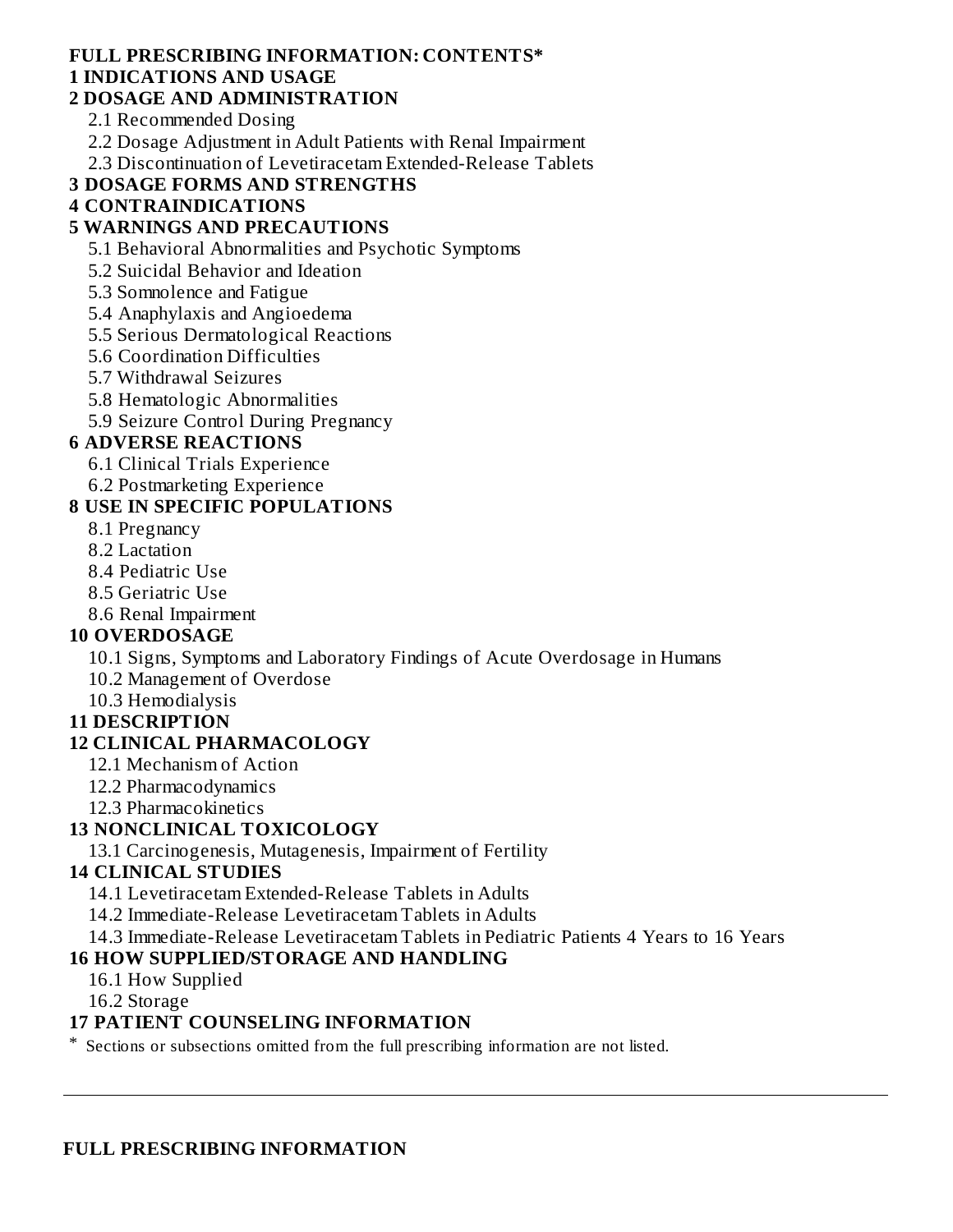## **1 INDICATIONS AND USAGE**

Levetiracetam Extended-Release Tablets are indicated for the treatment of partial-onset seizures in patients 12 years of age and older.

## **2 DOSAGE AND ADMINISTRATION**

### **2.1 Recommended Dosing**

For adults and adolescent patients, the recommended dosing for monotherapy and adjunctive therapy is the same; as outlined below.

Adults and Adolescents 12 Years of Age and Older Weighing 50 kg or More

Initiate treatment with a dose of 1000 mg once daily. The once daily dosage may be adjusted in increments of 1000 mg every 2 weeks to a maximum recommended daily dose of 3000 mg/day once daily.

### Administration

Levetiracetam Extended-Release Tablets are administered once daily. Levetiracetam Extended-Release Tablets should be swallowed whole. The tablets should not be chewed, broken, or crushed.

## **2.2 Dosage Adjustment in Adult Patients with Renal Impairment**

Levetiracetam Extended-Release Tablets dosing must be individualized according to the patient's renal function status. Recommended dosage adjustments for adults are shown in Table 1. In order to calculate the dose recommended for patients with renal impairment, creatinine clearance adjusted for body surface area must be calculated. To do this, an estimate of the patient's creatinine clearance (CLcr) in mL/min must first be calculated using the following formula:

CLcr =  $[140$ -age (years)]  $\times$  weight (kg) ( $\times$  0.85 for female patients)  $72 \times$  serum creatinine (mg/dL)

Then CLcr is adjusted for body surface area (BSA) as follows:

CLcr (mL/min/1.73m<sup>2</sup>) =  $\sqrt{BSA}$  subject  $\times$  1.73 CLcr (mL/min)  $(m<sup>2</sup>)$ 

### **Table 1: Dosage Adjustment Regimen for Adult Patients with Renal Impairment**

| Group    | <b>Creatinine</b><br><b>Clearance</b><br>(mL/min/1.73m <sup>2</sup> ) | Dosage<br>(mg) | Frequency      |
|----------|-----------------------------------------------------------------------|----------------|----------------|
| Normal   | > 80                                                                  | 1000 to 3000   | Every 24 hours |
| Mild     | $50 - 80$                                                             | 1000 to 2000   | Every 24 hours |
| Moderate | $30 - 50$                                                             | 500 to 1500    | Every 24 hours |
| Severe   | $<$ 30                                                                | 500 to 1000    | Every 24 hours |

## **2.3 Dis continuation of Levetiracetam Extended-Releas e Tablets**

Avoid abrupt withdrawal from Levetiracetam Extended-Release Tablets in order to reduce the risk of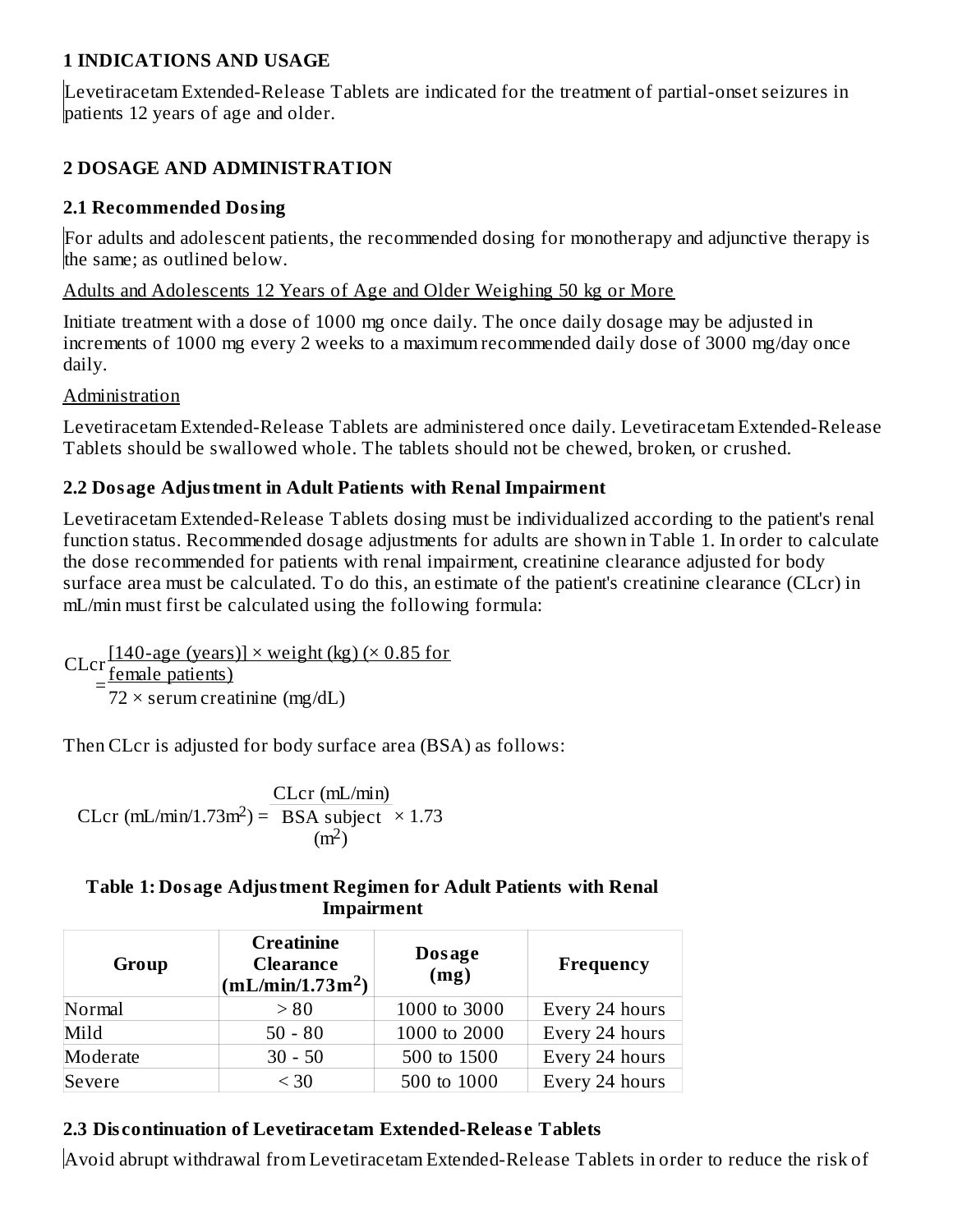increased seizure frequency and status epilepticus *[see Warnings and Precautions (5.7)]*.

## **3 DOSAGE FORMS AND STRENGTHS**

Levetiracetam Extended-Release Tablets 500 mg are white to off-white film-coated oval tablets with "I" imprinted in black on one side.

Levetiracetam Extended-Release Tablets 750 mg are white to off-white film-coated oval tablets with "II" imprinted in black on one side.

## **4 CONTRAINDICATIONS**

Levetiracetam Extended-Release Tablets are contraindicated in patients with a hypersensitivity to levetiracetam. Reactions have included anaphylaxis and angioedema *[see Warnings and Precautions (5.4)]*.

## **5 WARNINGS AND PRECAUTIONS**

## **5.1 Behavioral Abnormalities and Psychotic Symptoms**

Levetiracetam Extended-Release Tablets may cause behavioral abnormalities and psychotic symptoms. Patients treated with Levetiracetam Extended-Release Tablets should be monitored for psychiatric signs and symptoms.

## Behavioral abnormalities

## *Levetiracetam Extended-Release Tablets*

A total of 7% of Levetiracetam Extended-Release Tablets-treated patients experienced non-psychotic behavioral disorders (reported as irritability and aggression) compared to 0% of placebo-treated patients. Irritability was reported in 7% of Levetiracetam Extended-Release Tablets-treated patients. Aggression was reported in 1% of Levetiracetam Extended-Release Tablets-treated patients.

No patient discontinued treatment or had a dose reduction as a result of these adverse reactions.

The number of patients exposed to Levetiracetam Extended-Release Tablets was considerably smaller than the number of patients exposed to immediate-release levetiracetam tablets in controlled trials. Therefore, certain adverse reactions observed in the immediate-release levetiracetam tablets controlled trials will likely occur in patients receiving Levetiracetam Extended-Release Tablets.

## *Immediate-Release Levetiracetam Tablets*

A total of 13% of adult patients and 38% of pediatric patients (4 to 16 years of age) treated with immediate-release levetiracetam tablets experienced non-psychotic behavioral symptoms (reported as aggression, agitation, anger, anxiety, apathy, depersonalization, depression, emotional lability, hostility, hyperkinesias, irritability, nervousness, neurosis, and personality disorder), compared to 6% and 19% of adult and pediatric patients on placebo. A randomized, double-blind, placebo-controlled study was performed to assess the neurocognitive and behavioral effects of immediate-release levetiracetam tablets as adjunctive therapy in pediatric patients (4 to 16 years of age). An exploratory analysis suggested a worsening in aggressive behavior in patients treated with immediate-release levetiracetam tablets in that study *[see Use in Specific Populations (8.4)]*.

A total of 1.7% of adult patients treated with immediate-release levetiracetam tablets discontinued treatment due to behavioral adverse reactions, compared to 0.2% of placebo-treated patients. The treatment dose was reduced in 0.8% of adult patients treated with immediate-release levetiracetam tablets, compared to 0.5% of placebo-treated patients. Overall, 11% of pediatric patients treated with immediate-release levetiracetam tablets experienced behavioral symptoms associated with discontinuation or dose reduction, compared to 6.2% of placebo-treated pediatric patients.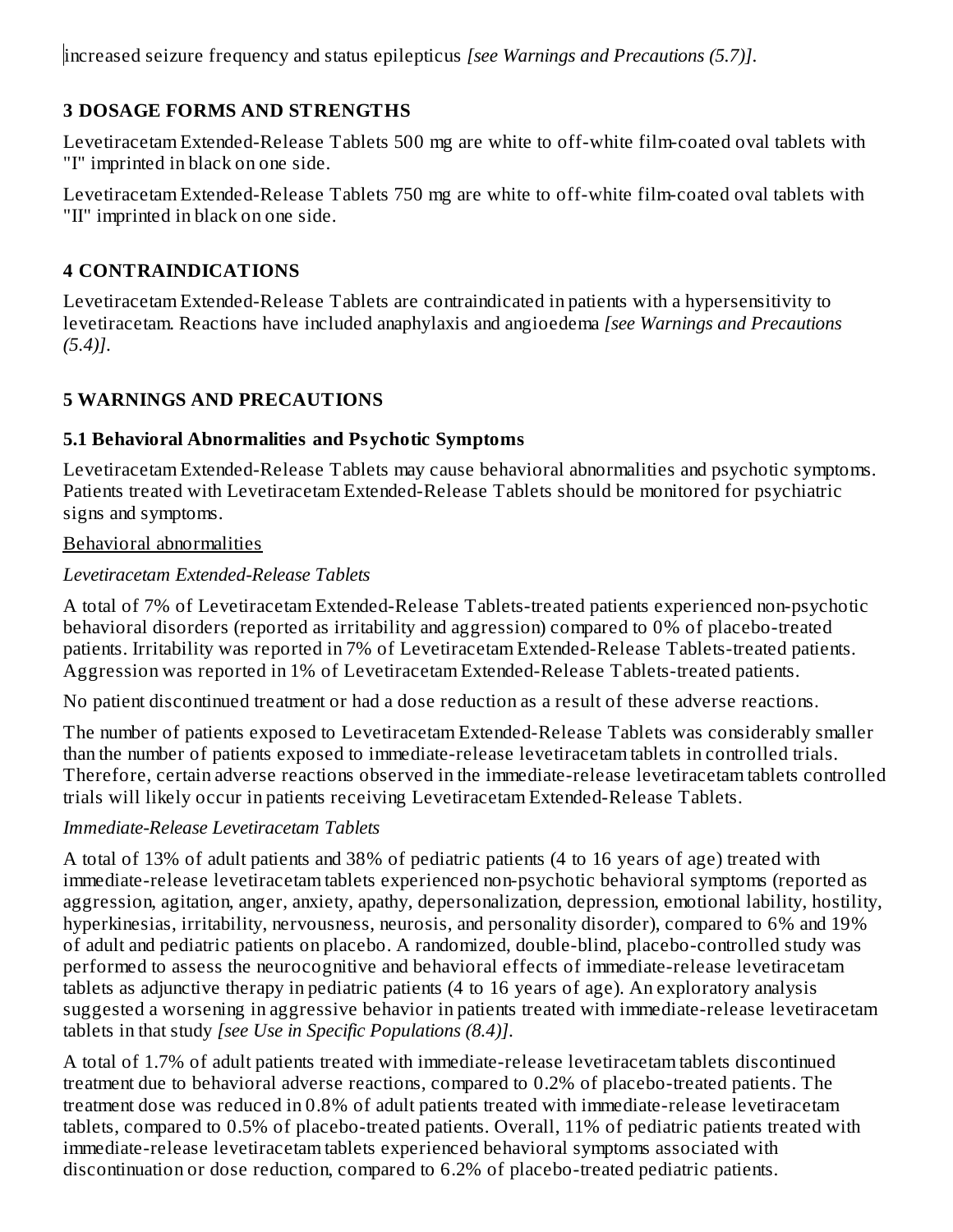One percent of adult patients and 2% of pediatric patients (4 to 16 years of age) treated with immediaterelease levetiracetam tablets experienced psychotic symptoms, compared to 0.2% and 2%, respectively, in adult and placebo-treated pediatric patients. In the controlled study that assessed the neurocognitive and behavioral effects of immediate-release levetiracetam tablets in pediatric patients 4 to 16 years of age, 1.6% levetiracetam tablets-treated patients experienced paranoia, compared to no placebo-treated patients. There were 3.1% patients treated with immediate-release levetiracetam tablets who experienced confusional state, compared to no placebo-treated patients *[see Use in Specific Populations (8.4)]*.

### Psychotic symptoms

### *Immediate-Release Levetiracetam Tablets*

One percent of immediate-release levetiracetam tablets-treated adult patients experienced psychotic symptoms compared to 0.2% of placebo-treated patients.

Two (0.3%) immediate-release levetiracetam tablets-treated adult patients were hospitalized and their treatment was discontinued due to psychosis. Both events, reported as psychosis, developed within the first week of treatment and resolved within 1 to 2 weeks following treatment discontinuation. There was no difference between drug and placebo-treated patients in the incidence of pediatric patients who discontinued treatment due to psychotic and non-psychotic adverse reactions.

### **5.2 Suicidal Behavior and Ideation**

Antiepileptic drugs (AEDs), including Levetiracetam Extended-Release Tablets, increase the risk of suicidal thoughts or behavior in patients taking these drugs for any indication. Patients treated with any AED for any indication should be monitored for the emergence or worsening of depression, suicidal thoughts or behavior, and/or any unusual changes in mood or behavior.

Pooled analyses of 199 placebo-controlled clinical trials (mono- and adjunctive therapy) of 11 different AEDs showed that patients randomized to one of the AEDs had approximately twice the risk (adjusted Relative Risk 1.8, 95% CI:1.2, 2.7) of suicidal thinking or behavior compared to patients randomized to placebo. In these trials, which had a median treatment duration of 12 weeks, the estimated incidence rate of suicidal behavior or ideation among 27,863 AED-treated patients was 0.43%, compared to 0.24% among 16,029 placebo-treated patients, representing an increase of approximately one case of suicidal thinking or behavior for every 530 patients treated. There were four suicides in drug-treated patients in the trials and none in placebo-treated patients, but the number is too small to allow any conclusion about drug effect on suicide.

The increased risk of suicidal thoughts or behavior with AEDs was observed as early as one week after starting drug treatment with AEDs and persisted for the duration of treatment assessed. Because most trials included in the analysis did not extend beyond 24 weeks, the risk of suicidal thoughts or behavior beyond 24 weeks could not be assessed.

The risk of suicidal thoughts or behavior was generally consistent among drugs in the data analyzed. The finding of increased risk with AEDs of varying mechanisms of action and across a range of indications suggests that the risk applies to all AEDs used for any indication. The risk did not vary substantially by age (5-100 years) in the clinical trials analyzed. Table 2 shows absolute and relative risk by indication for all evaluated AEDs.

| Table 2: Risk by Indications for Antiepileptic Drugs in the Pooled Analysis |  |  |
|-----------------------------------------------------------------------------|--|--|
|                                                                             |  |  |

| <b>Indication</b> | <b>Placebo Patients Drug Patients</b><br>with Events Per<br>1000 Patients | with Events Per<br>1000 Patients | <b>Relative Risk:</b><br>Incidence of<br><b>Events in Drug</b><br>Patients/Incidence Events Per 1000<br>in Placebo<br><b>Patients</b> | <b>Risk Difference:</b><br><b>Additional Drug</b><br><b>Patients with</b><br>Patients |
|-------------------|---------------------------------------------------------------------------|----------------------------------|---------------------------------------------------------------------------------------------------------------------------------------|---------------------------------------------------------------------------------------|
|-------------------|---------------------------------------------------------------------------|----------------------------------|---------------------------------------------------------------------------------------------------------------------------------------|---------------------------------------------------------------------------------------|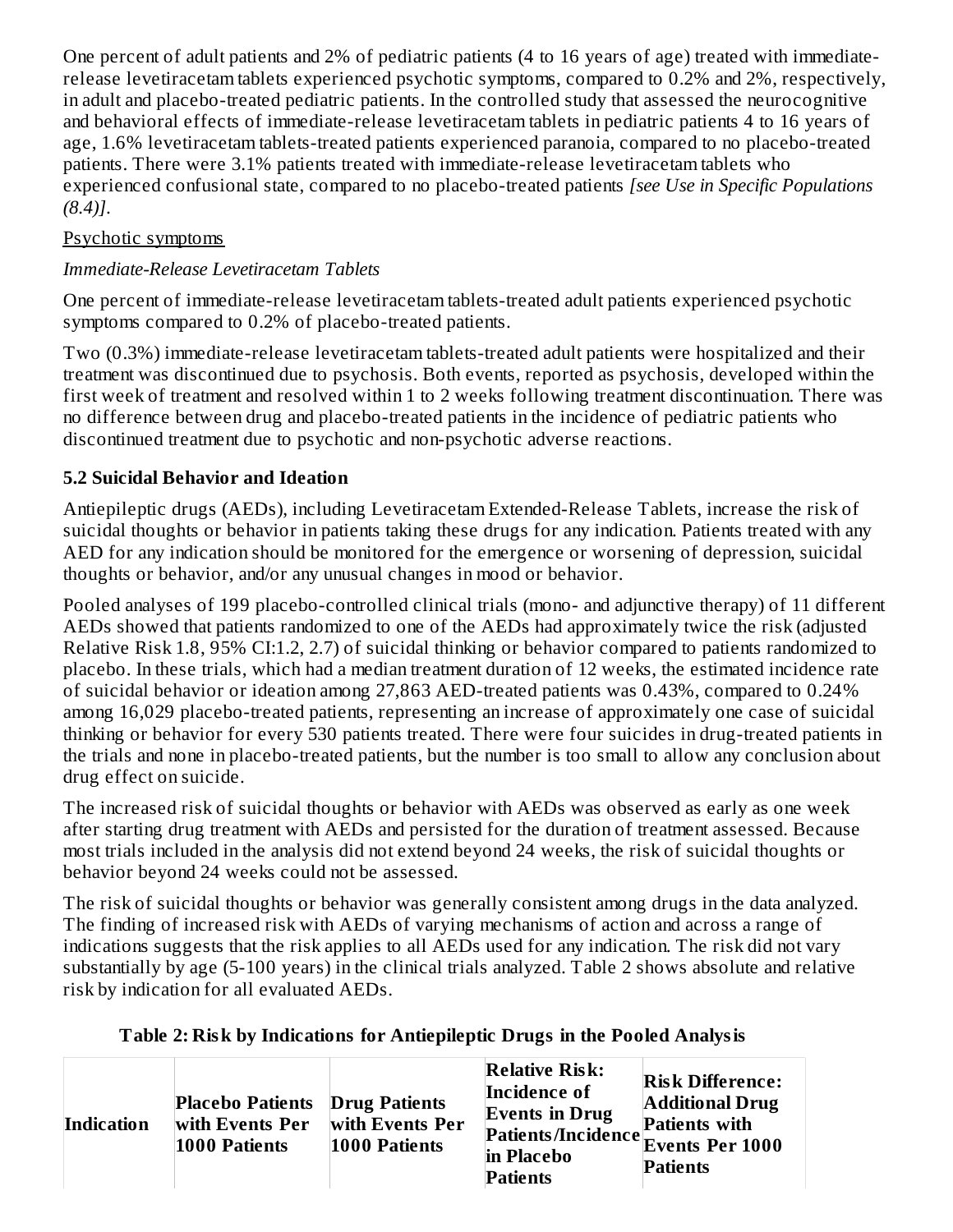| Epilepsy    | $1.0\,$  |     | D.J      | -⊶  |
|-------------|----------|-----|----------|-----|
| Psychiatric | -<br>◡ ・ | 8.5 | ں 1      | ن ک |
| Other       | $1.0\,$  | 1.0 | 1.9      | 0.9 |
| Total       | 2.4      | 4.3 | $_{1.8}$ | エ・フ |

The relative risk for suicidal thoughts or behavior was higher in clinical trials for epilepsy than in clinical trials for psychiatric or other conditions, but the absolute risk differences were similar for the epilepsy and psychiatric indications.

Anyone considering prescribing Levetiracetam Extended-Release Tablets or any other AED must balance the risk of suicidal thoughts or behavior with the risk of untreated illness. Epilepsy and many other illnesses for which AEDs are prescribed are themselves associated with morbidity and mortality and an increased risk of suicidal thoughts and behavior. Should suicidal thoughts and behavior emerge during treatment, the prescriber needs to consider whether the emergence of these symptoms in any given patient may be related to the illness being treated.

### **5.3 Somnolence and Fatigue**

Levetiracetam Extended-Release Tablets may cause somnolence and fatigue. Patients should be monitored for these signs and symptoms and advised not to drive or operate machinery until they have gained sufficient experience on Levetiracetam Extended-Release Tablets to gauge whether it adversely affects their ability to drive or operate machinery.

### Somnolence

#### *Levetiracetam Extended-Release Tablets*

In the Levetiracetam Extended-Release Tablets double-blind, controlled trial in patients experiencing partial onset-seizures, 8% of Levetiracetam Extended-Release Tablets-treated patients experienced somnolence compared to 3% of placebo-treated patients.

No patient discontinued treatment or had a dose reduction as a result of these adverse reactions.

The number of patients exposed to Levetiracetam Extended-Release Tablets was considerably smaller than the number of patients exposed to immediate-release levetiracetam tablets in controlled trials. Therefore, certain adverse reactions observed in the immediate-release levetiracetam controlled trials will likely occur in patients receiving Levetiracetam Extended-Release Tablets.

### *Immediate-Release Levetiracetam Tablets*

In controlled trials of adult patients with epilepsy experiencing partial-onset seizures, 15% of immediate-release levetiracetam tablets-treated patients reported somnolence, compared to 8% of placebo-treated patients. There was no clear dose response up to 3000 mg/day. In a study where there was no titration, about 45% of patients receiving 4000 mg/day reported somnolence. The somnolence was considered serious in 0.3% of the immediate-release levetiracetam tablets-treated patients, compared to 0% in the placebo group. About 3% of immediate-release levetiracetam tablets-treated patients discontinued treatment due to somnolence, compared to 0.7% of placebo-treated patients. In 1.4% of immediate-release levetiracetam tablets-treated patients and in 0.9% of placebo-treated patients the dose was reduced, while 0.3% of the treated patients were hospitalized due to somnolence.

### Asthenia

### *Immediate-Release Levetiracetam Tablets*

In controlled trials of adult patients with epilepsy experiencing partial-onset seizures, 15% of immediate-release levetiracetam tablets-treated patients reported asthenia, compared to 9% of placebotreated patients. Treatment was discontinued due to asthenia in 0.8% of immediate-release levetiracetam tablets-treated patients as compared to 0.5% of placebo-treated patients. In 0.5% of immediate-release levetiracetam tablets-treated patients and in 0.2% of placebo-treated patients, the dose was reduced due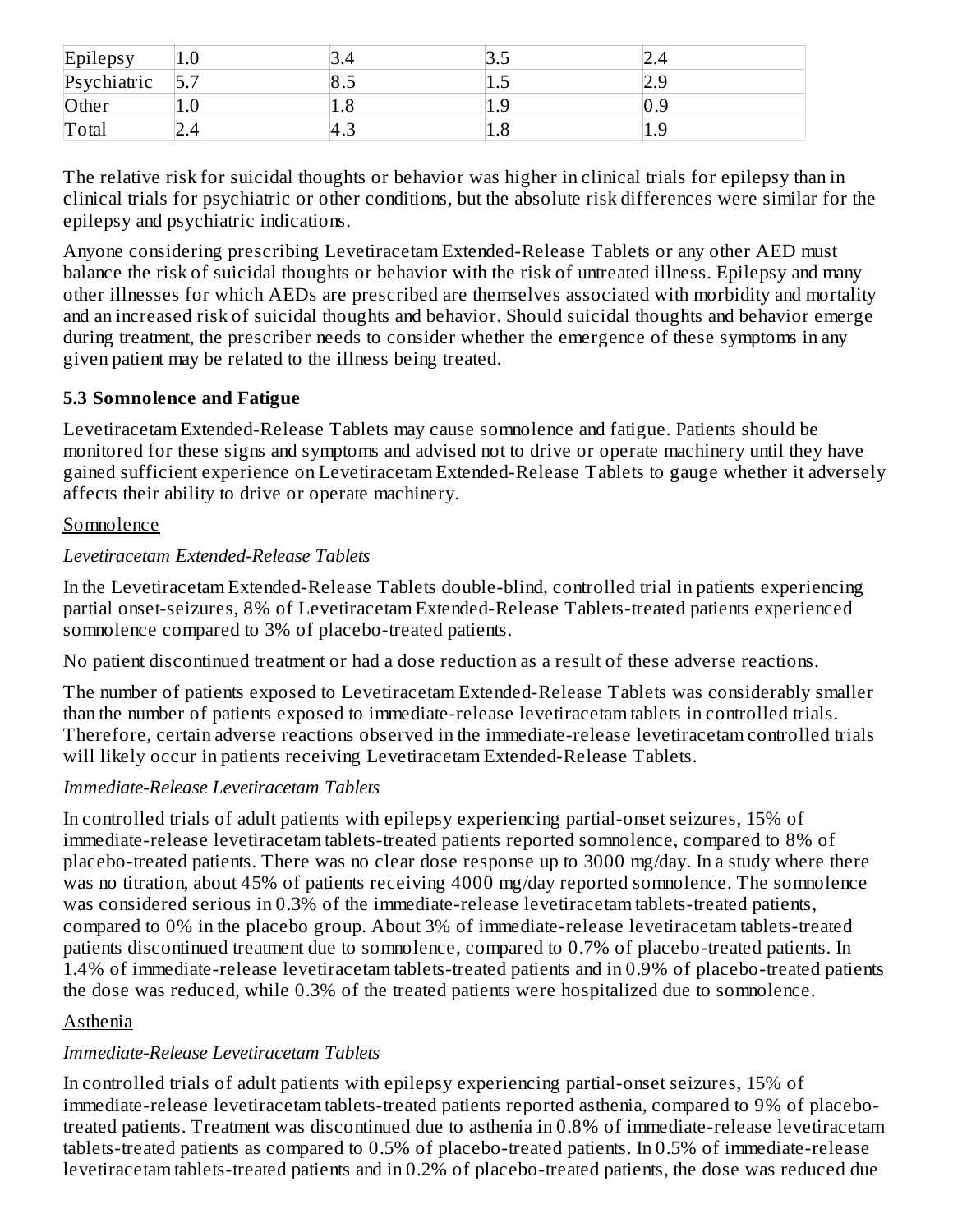to asthenia.

Somnolence and asthenia occurred most frequently within the first 4 weeks of treatment.

## **5.4 Anaphylaxis and Angioedema**

Levetiracetam Extended-Release Tablets can cause anaphylaxis or angioedema after the first dose or at any time during treatment. Signs and symptoms in cases reported in the postmarketing setting in patients treated with levetiracetam have included hypotension, hives, rash, respiratory distress, and swelling of the face, lip, mouth, eye, tongue, throat, and feet. In some reported cases, reactions were lifethreatening and required emergency treatment. If a patient develops signs or symptoms of anaphylaxis or angioedema, Levetiracetam Extended-Release Tablets should be discontinued and the patient should seek immediate medical attention. Levetiracetam Extended-Release Tablets should be discontinued permanently if a clear alternative etiology for the reaction cannot be established *[see Contraindications (4)]*.

## **5.5 Serious Dermatological Reactions**

Serious dermatological reactions, including Stevens-Johnson syndrome (SJS) and toxic epidermal necrolysis (TEN), have been reported in patients treated with levetiracetam. The median time of onset is reported to be 14 to 17 days, but cases have been reported at least four months after initiation of treatment. Recurrence of the serious skin reactions following rechallenge with levetiracetam has also been reported. Levetiracetam Extended-Release Tablets should be discontinued at the first sign of a rash, unless the rash is clearly not drug-related. If signs or symptoms suggest SJS/TEN, use of this drug should not be resumed and alternative therapy should be considered.

## **5.6 Coordination Difficulties**

Coordination difficulties were not observed in the Levetiracetam Extended-Release Tablets controlled trial, however, the number of patients exposed to Levetiracetam Extended-Release Tablets was considerably smaller than the number of patients exposed to immediate-release levetiracetam tablets in controlled trials. However, adverse reactions observed in the immediate-release levetiracetam tablets controlled trials may also occur in patients receiving Levetiracetam Extended-Release Tablets.

## Immediate-Release Levetiracetam Tablets

A total of 3.4% of adult immediate-release levetiracetam tablets-treated patients experienced coordination difficulties, (reported as either ataxia, abnormal gait, or incoordination) compared to 1.6% of placebo-treated patients. A total of 0.4% of patients in controlled trials discontinued immediaterelease levetiracetam tablets treatment due to ataxia, compared to 0% of placebo-treated patients. In 0.7% of immediate-release levetiracetam tablets-treated patients and in 0.2% of placebo-treated patients, the dose was reduced due to coordination difficulties, while one of the immediate-release levetiracetam tablets-treated patients was hospitalized due to worsening of pre-existing ataxia. These events occurred most frequently within the first 4 weeks of treatment.

Patients should be monitored for these signs and symptoms and advised not to drive or operate machinery until they have gained sufficient experience on immediate-release levetiracetam tablets to gauge whether it could adversely affect their ability to drive or operate machinery.

## **5.7 Withdrawal Seizures**

As with most antiepileptic drugs, Levetiracetam Extended-Release Tablets should generally be withdrawn gradually because of the risk of increased seizure frequency and status epilepticus. If withdrawal is needed because of a serious adverse reaction, rapid discontinuation can be considered.

## **5.8 Hematologic Abnormalities**

Levetiracetam Extended-Release Tablets can cause hematologic abnormalities. Hematologic abnormalities occurred in clinical trials and included decreases in white blood cell (WBC), neutrophil,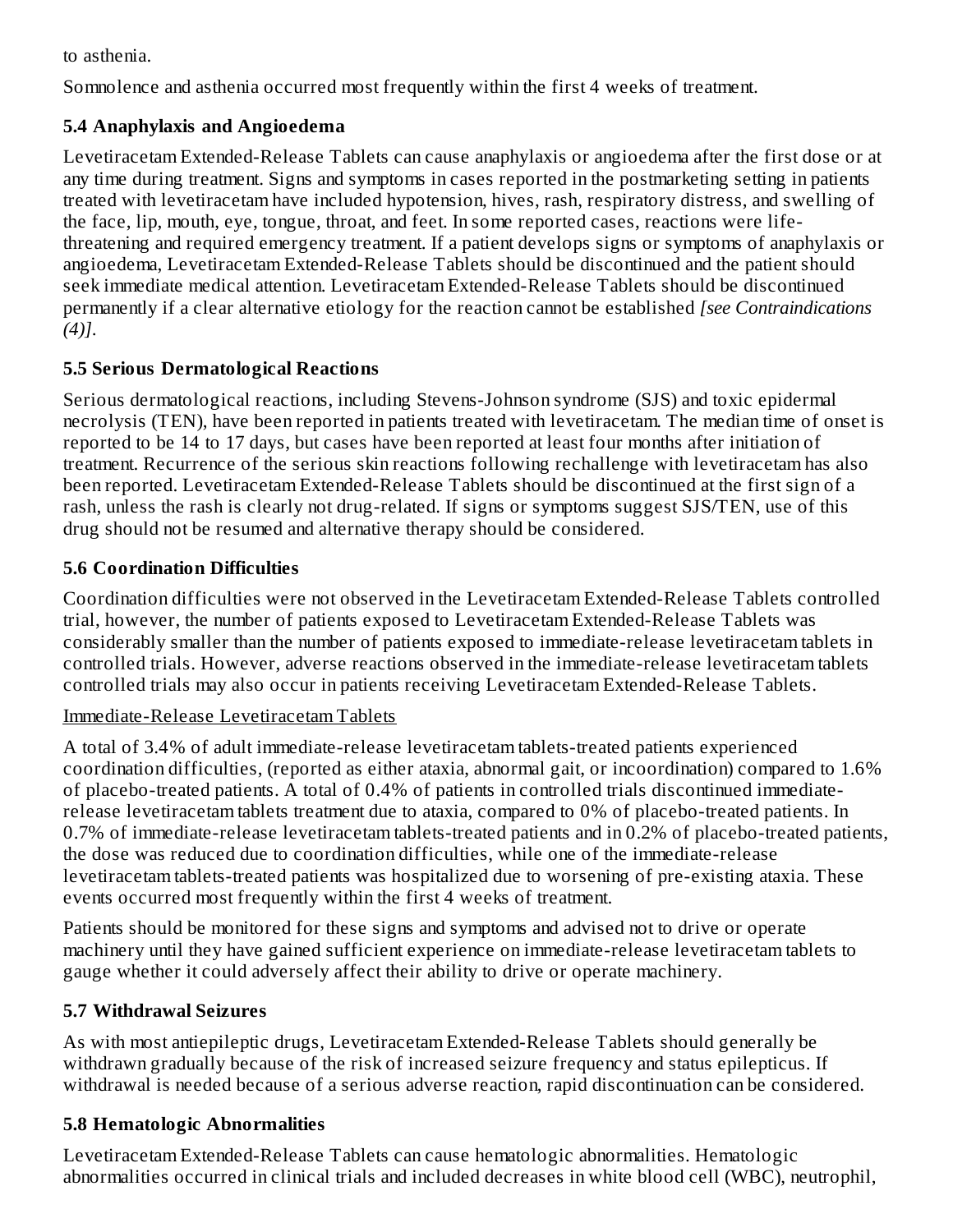and red blood cell (RBC) counts; decreases in hemoglobin and hematocrit; and increases in eosinophil counts. Cases of agranulocytosis, pancytopenia, and thrombocytopenia have also been reported in the postmarketing setting. A complete blood count is recommended in patients experiencing significant weakness, pyrexia, recurrent infections, or coagulation disorders.

In controlled trials of immediate-release levetiracetam tablets in patients experiencing partial-onset seizures, minor, but statistically significant, decreases compared to placebo in total mean RBC count  $(0.03 \times 10^6/\text{mm}^3)$ , mean hemoglobin (0.09 g/dL), and mean hematocrit (0.38%), were seen in immediaterelease levetiracetam tablets-treated patients.

A total of 3.2% of immediate-release levetiracetam tablets-treated and 1.8% of placebo-treated patients had at least one possibly significant (≤2.8 × 10<sup>9</sup>/L) decreased WBC, and 2.4% of levetiracetam-treated and 1.4% of placebo-treated patients had at least one possibly significant (≤1.0 × 10<sup>9</sup>/L) decreased neutrophil count. Of the immediate-release levetiracetam tablets-treated patients with a low neutrophil count, all but one rose towards or to baseline with continued treatment. No patient was discontinued secondary to low neutrophil counts.

In pediatric patients (4 to <16 years of age), statistically significant decreases in WBC and neutrophil counts were seen in patients treated with immediate-release levetiracetam tablets, as compared to placebo. The mean decreases from baseline in the immediate-release levetiracetam tablets group were -  $0.4 \times 10^9$ /L and -0.3  $\times$  10<sup>9</sup>/L, respectively, whereas there were small increases in the placebo group. A significant increase in mean relative lymphocyte counts was observed in 1.7% of patients treated with immediate-release levetiracetam tablets compared to a decrease of 4% in patients on placebo.

In the controlled pediatric trial, a possibly clinically significant abnormal low WBC value was observed in 3% of patients treated with immediate-release levetiracetam tablets, compared to no patients on placebo. However, there was no apparent difference between treatment groups with respect to neutrophil count. No patient was discontinued secondary to low WBC or neutrophil counts.

In the controlled pediatric cognitive and neuropsychological safety study, two subjects (6.1%) in the placebo group and 5 subjects (8.6%) in the immediate-release levetiracetam tablets-treated group had high eosinophil count values that were possibly clinically significant (≥10% or ≥0.7 × 10<sup>9</sup>/L).

## **5.9 Seizure Control During Pregnancy**

Physiological changes may gradually decrease plasma levels of levetiracetam throughout pregnancy. This decrease is more pronounced during the third trimester. It is recommended that patients be monitored carefully during pregnancy. Close monitoring should continue through the postpartum period especially if the dose was changed during pregnancy.

## **6 ADVERSE REACTIONS**

The following adverse reactions are discussed in more details in other sections of labeling:

- Behavioral abnormalities and Psychotic Symptoms *[see Warnings and Precautions (5.1)]*
- Suicidal Behavior and Ideation *[see Warnings and Precautions (5.2)]*
- Somnolence and Fatigue *[see Warnings and Precautions (5.3)]*
- Anaphylaxis and Angioedema *[see Warnings and Precautions (5.4)]*
- Serious Dermatological Reactions *[see Warnings and Precautions (5.5)]*
- Coordination Difficulties *[see Warnings and Precautions (5.6)]*
- Hematologic Abnormalities *[see Warnings and Precautions (5.8)]*

## **6.1 Clinical Trials Experience**

Because clinical trials are conducted under widely varying conditions, adverse reaction rates observed in the clinical trials of a drug cannot be directly compared to rates in the clinical trials of another drug and may not reflect the rates observed in practice.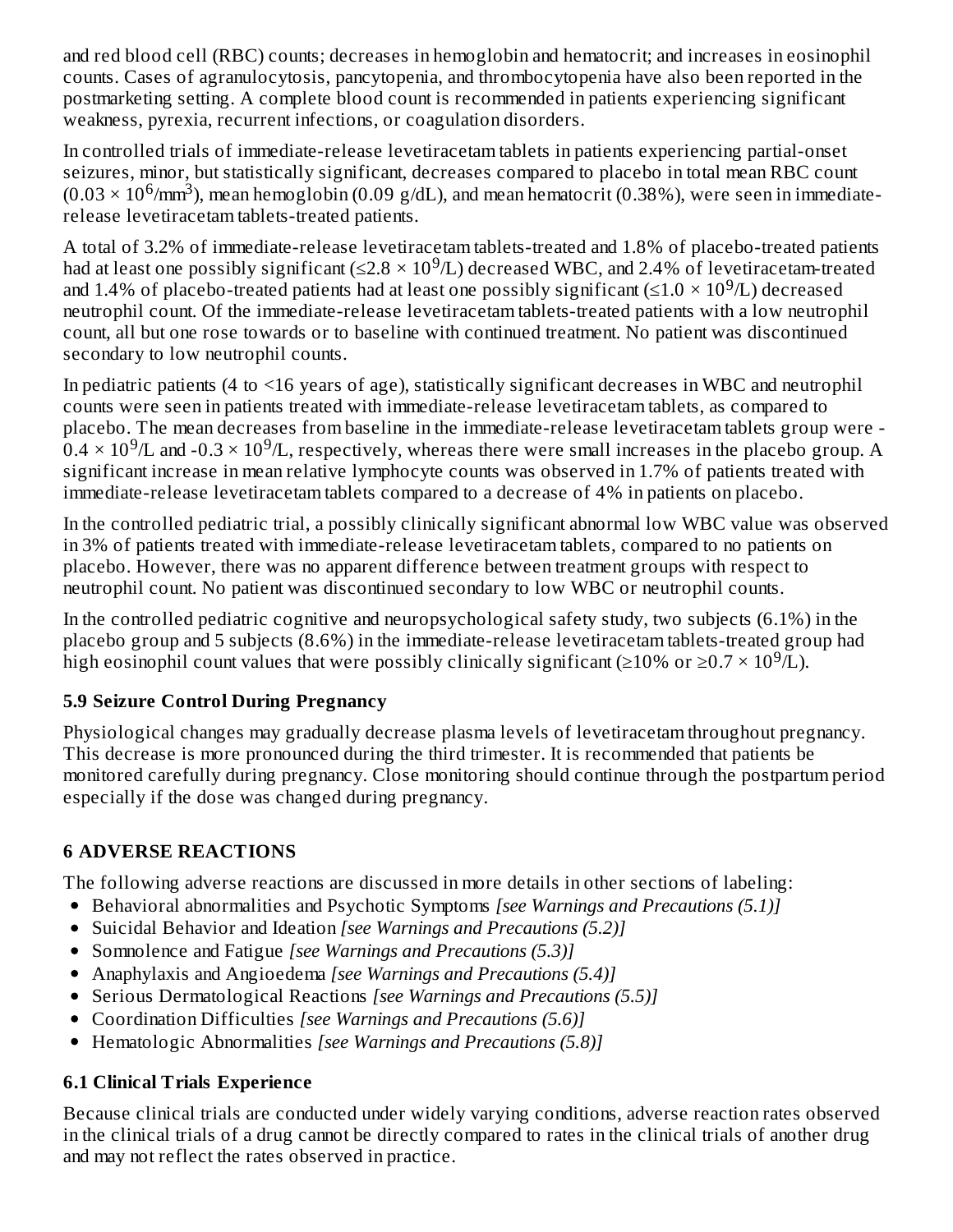### Levetiracetam Extended-Release Tablets

In the controlled clinical study in patients with partial-onset seizures *[see Clinical Studies (14.1)]*, the most common adverse reactions in patients receiving Levetiracetam Extended-Release Tablets in combination with other AEDs, for events with rates greater than placebo, were irritability and somnolence.

Table 3 lists adverse reactions that occurred in at least 5% of epilepsy patients receiving Levetiracetam Extended-Release Tablets in the placebo-controlled study and were numerically more common than in patients treated with placebo. In this study, either Levetiracetam Extended-Release Tablets or placebo was added to concurrent AED therapy.

|                  | Levetiracetam Extended-<br><b>Release Tablets</b><br>$(N=77)$<br>$\%$ | <b>Placebo</b><br>$(N=79)$<br>$\frac{0}{0}$ |
|------------------|-----------------------------------------------------------------------|---------------------------------------------|
| Influenza        |                                                                       |                                             |
| Somnolence       |                                                                       |                                             |
| Irritability     |                                                                       |                                             |
| Nasopharyngitis  |                                                                       |                                             |
| <b>Dizziness</b> |                                                                       |                                             |
| Nausea           |                                                                       |                                             |

### **Table 3: Advers e Reactions in the Placebo-Controlled, Adjunctive Study in Patients Experiencing Partial-Ons et Seizures**

### *Discontinuation or Dose Reduction in the Levetiracetam Extended-Release Tablets Controlled Clinical Study*

In the controlled clinical study, 5% of patients receiving Levetiracetam Extended-Release Tablets and 3% receiving placebo discontinued as a result of an adverse reaction. The adverse reactions that resulted in discontinuation and that occurred more frequently in Levetiracetam Extended-Release Tablets-treated patients than in placebo-treated patients were asthenia, epilepsy, mouth ulceration, rash, and respiratory failure. Each of these adverse reactions led to discontinuation in a Levetiracetam Extended-Release Tablets-treated patient and no placebo-treated patients.

### Immediate-Release Levetiracetam Tablets

Table 4 lists the adverse reactions in the controlled studies of immediate-release levetiracetam tablets in adult patients experiencing partial-onset seizures *[see Clinical Studies (14.2)]*. Although the pattern of adverse reactions in the Levetiracetam Extended-Release Tablets study seems somewhat different from that seen in partial-onset seizure controlled studies for immediate-release levetiracetam tablets, this is possibly due to the much smaller number of patients in this study compared to the immediate-release tablet studies. The adverse reactions for Levetiracetam Extended-Release Tablets are expected to be similar to those seen with immediate-release levetiracetam tablets.

### *Adults*

In controlled clinical studies of immediate-release levetiracetam tablets as adjunctive therapy to other AEDs in adults with partial-onset seizures, the most common adverse reactions, for events with rates greater than placebo, were somnolence, asthenia, infection, and dizziness.

Table 4 lists adverse reactions that occurred in at least 1% of adult epilepsy patients receiving immediate-release levetiracetam tablets in placebo-controlled studies and were numerically more common than in patients treated with placebo. In these studies, either immediate-release levetiracetam tablets or placebo was added to concurrent AED therapy.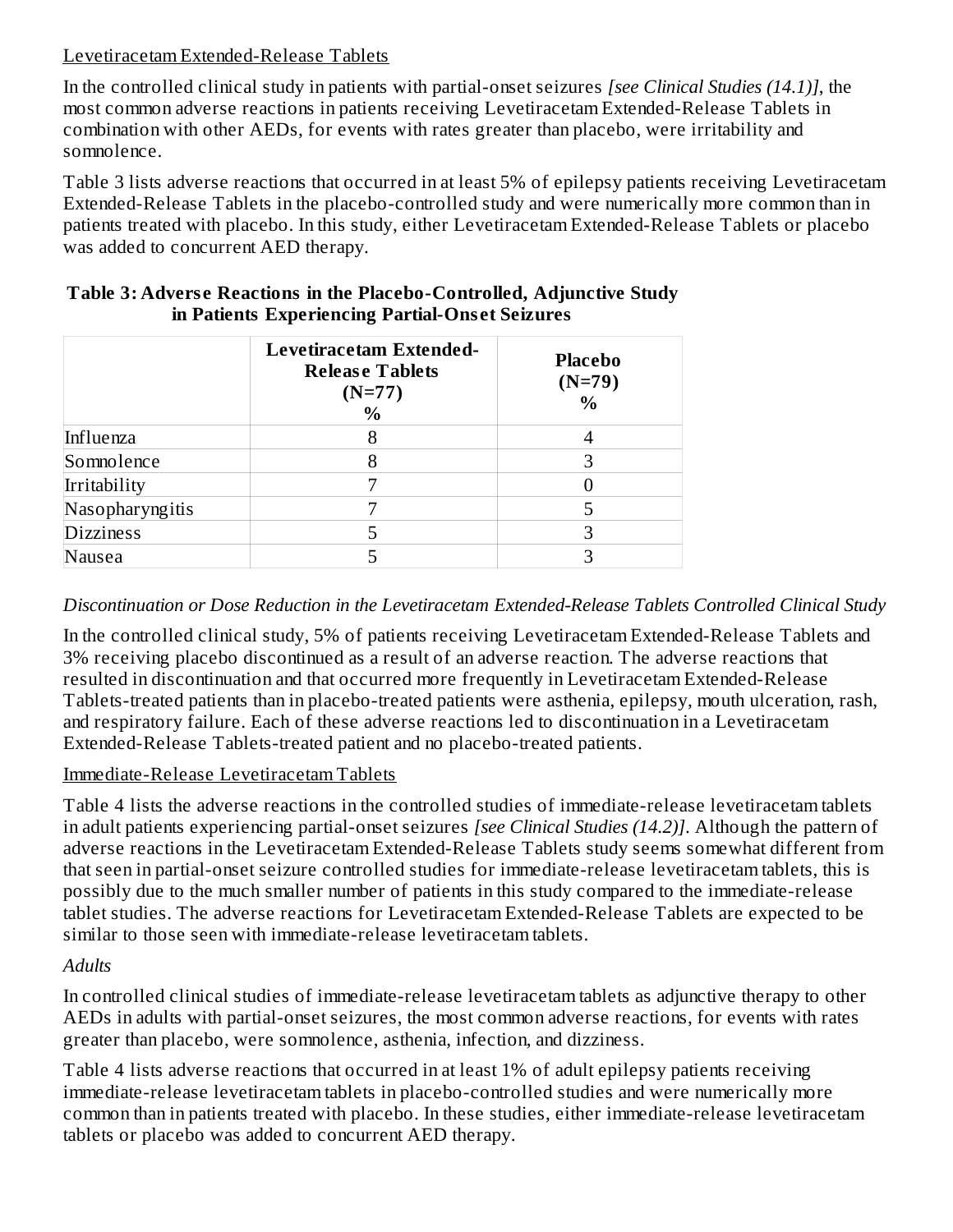|                           | <b>Immediate-Release</b><br><b>Levetiracetam Tablets</b><br>$(N=769)$<br>$\frac{0}{0}$ | <b>Placebo</b><br>$(N=439)$<br>$\frac{0}{0}$ |
|---------------------------|----------------------------------------------------------------------------------------|----------------------------------------------|
| Asthenia                  | 15                                                                                     | 9                                            |
| Somnolence                | 15                                                                                     | 8                                            |
| Headache                  | 14                                                                                     | 13                                           |
| Infection                 | 13                                                                                     | 8                                            |
| <b>Dizziness</b>          | 9                                                                                      | $\overline{4}$                               |
| Pain                      | 7                                                                                      | 6                                            |
| Pharyngitis               | 6                                                                                      | $\overline{4}$                               |
| Depression                | $\overline{4}$                                                                         | $\overline{2}$                               |
| Nervousness               | $\overline{4}$                                                                         | $\overline{2}$                               |
| Rhinitis                  | $\overline{4}$                                                                         | 3                                            |
| Anorexia                  | 3                                                                                      | $\overline{2}$                               |
| Ataxia                    | 3                                                                                      | $\mathbf{1}$                                 |
| Vertigo                   | 3                                                                                      | 1                                            |
| Amnesia                   | $\overline{2}$                                                                         | 1                                            |
| Anxiety                   | $\overline{2}$                                                                         | 1                                            |
| Cough Increased           | $\overline{2}$                                                                         | 1                                            |
| Diplopia                  | $\overline{2}$                                                                         | 1                                            |
| <b>Emotional Lability</b> | $\overline{2}$                                                                         | $\theta$                                     |
| Hostility                 | $\overline{2}$                                                                         | 1                                            |
| Paresthesia               | $\overline{2}$                                                                         | 1                                            |
| Sinusitis                 | $\overline{2}$                                                                         | 1                                            |

### **Table 4: Advers e Reactions in Pooled Placebo-Controlled, Adjunctive Studies in Adults Experiencing Partial-Ons et Seizures**

## *Pediatric Patients 4 Years to <16 Years*

In a pooled analysis of two controlled pediatric clinical studies in children 4 to 16 years of age with partial-onset seizures *[see Clinical Studies (14.3)]*, the adverse reactions most frequently reported with the use of immediate-release levetiracetam tablets in combination with other AEDs, and with greater frequency than in patients on placebo, were fatigue, aggression, nasal congestion, decreased appetite, and irritability.

Table 5 lists adverse reactions that occurred in at least 2% of pediatric patients treated with immediaterelease levetiracetam tablets and were more common than in pediatric patients on placebo. In these studies, either immediate-release levetiracetam tablets or placebo was added to concurrent AED therapy. Adverse reactions were usually mild to moderate in intensity.

#### **Table 5: Advers e Reactions in Pooled Placebo-Controlled, Adjunctive Studies in Pediatric Patients Ages 4 to 16 Years Experiencing Partial-Ons et Seizures**

|                 | Immediate-Release<br><b>Levetiracetam Tablets</b><br>$(N=165)$<br>$\frac{0}{0}$ | <b>Placebo</b><br>$(N=131)$<br>$\frac{0}{0}$ |
|-----------------|---------------------------------------------------------------------------------|----------------------------------------------|
| Headache        |                                                                                 | 15                                           |
| Nasopharyngitis |                                                                                 |                                              |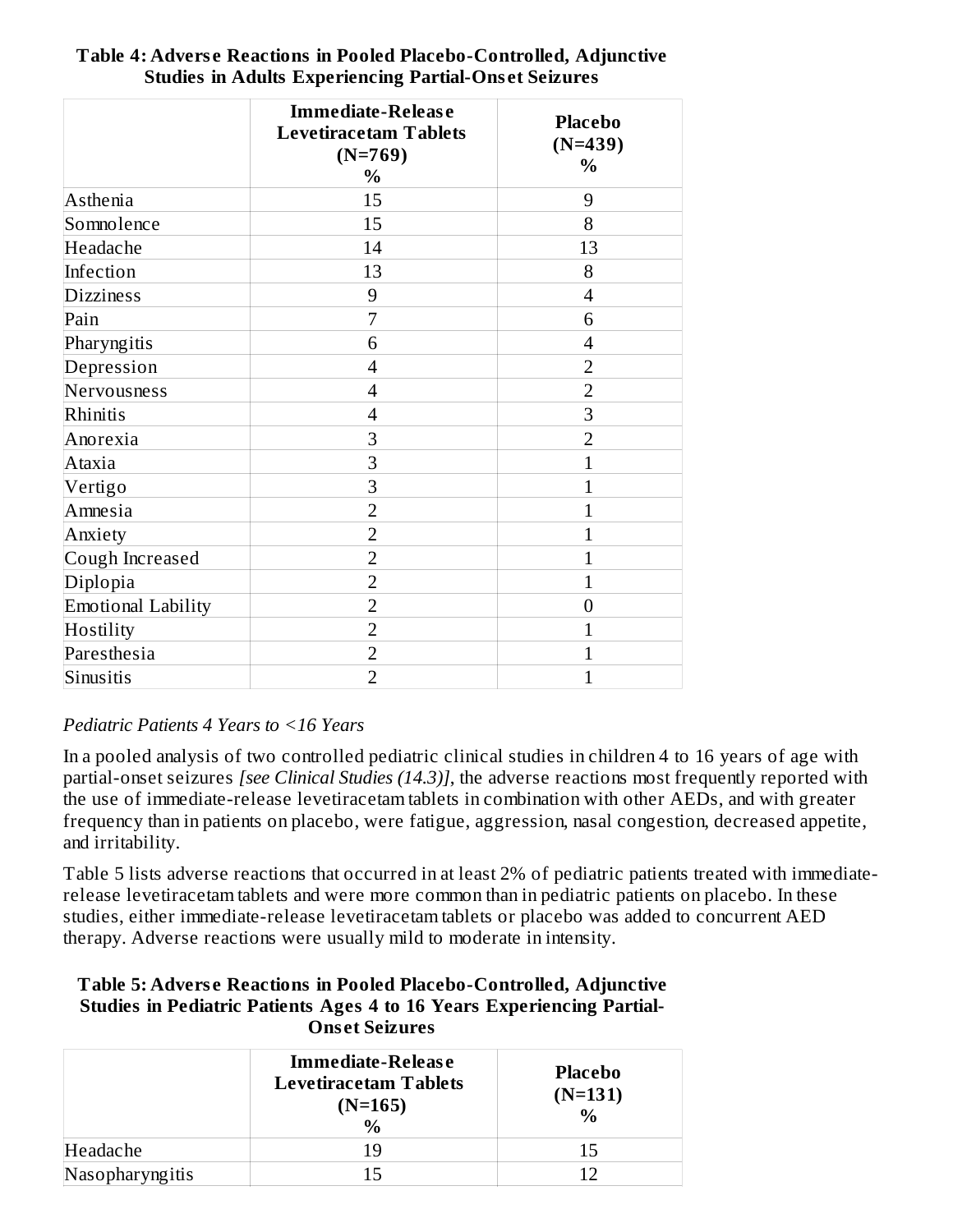| Vomiting                    | 15             | 12               |
|-----------------------------|----------------|------------------|
| Somnolence                  | 13             | 9                |
| Fatigue                     | 11             | 5                |
| Aggression                  | 10             | 5                |
| <b>Upper Abdominal Pain</b> | $\overline{9}$ | 8                |
| Cough                       | 9              | 5                |
| <b>Nasal Congestion</b>     | 9              | $\overline{2}$   |
| <b>Decreased Appetite</b>   | 8              | $\overline{2}$   |
| Abnormal Behavior           | 7              | $\overline{4}$   |
| <b>Dizziness</b>            | 7              | 5                |
| Irritability                | 7              | $\overline{1}$   |
| Pharyngolaryngeal<br>Pain   | 7              | 4                |
| Diarrhea                    | 6              | $\overline{2}$   |
| Lethargy                    | 6              | 5                |
| Insomnia                    | 5              | 3                |
| Agitation                   | $\overline{4}$ | $\mathbf{1}$     |
| Anorexia                    | $\overline{4}$ | 3                |
| Head Injury                 | $\overline{4}$ | $\mathbf{0}$     |
| Constipation                | 3              | $\overline{1}$   |
| Contusion                   | 3              | $\overline{1}$   |
| Depression                  | 3              | $\mathbf{1}$     |
| Fall                        | 3              | $\overline{2}$   |
| Influenza                   | 3              | $\mathbf{1}$     |
| Mood Altered                | 3              | $\overline{1}$   |
| <b>Affect Lability</b>      | $\overline{2}$ | $\mathbf{1}$     |
| Anxiety                     | $\overline{2}$ | $\mathbf{1}$     |
| Arthralgia                  | $\overline{2}$ | $\boldsymbol{0}$ |
| Confusional State           | $\overline{2}$ | $\boldsymbol{0}$ |
| Conjunctivitis              | 2              | $\boldsymbol{0}$ |
| Ear Pain                    | $\overline{2}$ | $\mathbf{1}$     |
| Gastroenteritis             | $\overline{2}$ | $\boldsymbol{0}$ |
| Joint Sprain                | $\overline{2}$ | $\mathbf{1}$     |
| <b>Mood Swings</b>          | $\overline{2}$ | $\mathbf{1}$     |
| Neck Pain                   | $\overline{2}$ | $\mathbf{1}$     |
| Rhinitis                    | $\overline{2}$ | $\boldsymbol{0}$ |
| Sedation                    | $\overline{2}$ | $\mathbf 1$      |

In controlled pediatric clinical studies in patients 4-16 years of age, 7% of patients treated with immediate-release levetiracetam tablets and 9% of patients on placebo discontinued as a result of an adverse event.

In addition, the following adverse reactions were seen in other controlled studies of immediate-release levetiracetam tablets: balance disorder, disturbance in attention, eczema, hyperkinesia, memory impairment, myalgia, personality disorders, pruritus, and blurred vision.

#### Comparison of Gender, Age and Race

There are insufficient data for levetiracetam extended-release tablets to support a statement regarding the distribution of adverse reactions by gender, age, and race.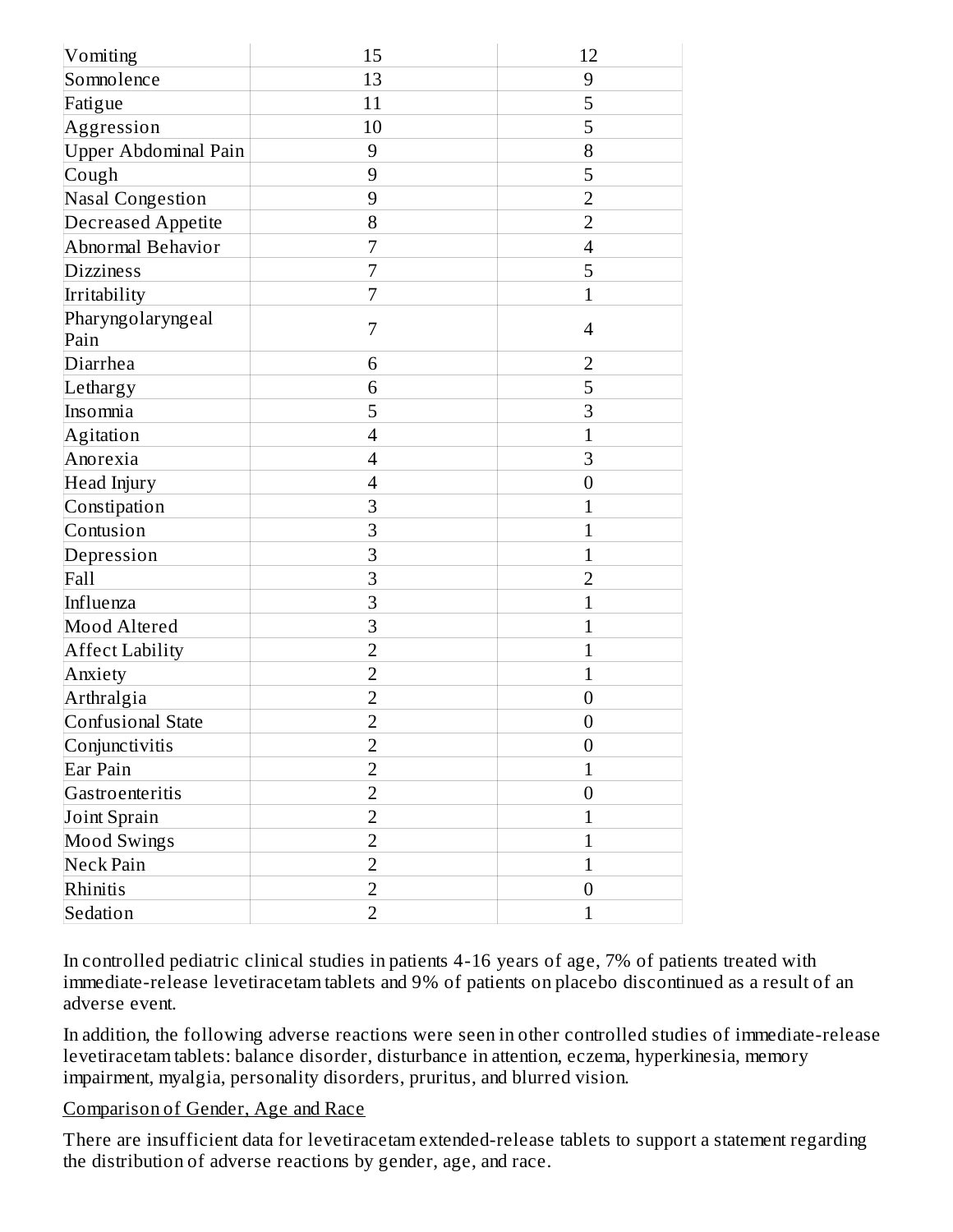### **6.2 Postmarketing Experience**

The following adverse reactions have been identified during postapproval use of immediate-release levetiracetam tablets. Because these reactions are reported voluntarily from a population of uncertain size, it is not always possible to reliably estimate their frequency or establish a causal relationship to drug exposure.

The listing is alphabetized: abnormal liver function test, acute kidney injury, anaphylaxis, angioedema, agranulocytosis, choreoathetosis, drug reaction with eosinophilia and systemic symptoms (DRESS), dyskinesia, erythema multiforme, hepatic failure, hepatitis, hyponatremia, muscular weakness, pancreatitis, pancytopenia (with bone marrow suppression identified in some of these cases), panic attack, thrombocytopenia, and weight loss. Alopecia has been reported with immediate-release levetiracetam tablets use; recovery was observed in majority of cases where immediate-release levetiracetam tablets were discontinued.

## **8 USE IN SPECIFIC POPULATIONS**

### **8.1 Pregnancy**

### Pregnancy Exposure Registry

There is a pregnancy exposure registry that monitors pregnancy outcomes in women exposed to antiepileptic drugs (AEDs), including Levetiracetam Extended-Release Tablets, during pregnancy. Encourage women who are taking Levetiracetam Extended-Release Tablets during pregnancy to enroll in the North American Antiepileptic Drug (NAAED) pregnancy registry by calling 1-888-233-2334 or visiting http://www.aedpregnancyregistry.org/.

### Risk Summary

Prolonged experience with immediate-release levetiracetam tablets in pregnant women has not identified a drug-associated risk of major birth defects or miscarriage, based on published literature, which includes data from pregnancy registries and reflects experience over two decades *[see Human Data]*. In animal studies, levetiracetam produced developmental toxicity (increased embryofetal and offspring mortality, increased incidences of fetal structural abnormalities, decreased embryofetal and offspring growth, neurobehavioral alterations in offspring) at doses similar to human therapeutic doses *[see Animal Data]*.

In the U.S. general population, the estimated background risk of major birth defects and miscarriage in clinically recognized pregnancies is 2-4% and 15-20%, respectively. The background risk of major birth defects and miscarriage for the indicated population is unknown.

## Clinical Considerations

Levetiracetam Extended-Release Tablets levels may decrease during pregnancy *[see Warnings and Precautions (5.9)]*.

Physiological changes during pregnancy may affect levetiracetam concentration. Decrease in levetiracetam plasma concentrations has been observed during pregnancy. This decrease is more pronounced during the third trimester. Dose adjustments may be necessary to maintain clinical response.

## Data

## *Human Data*

While available studies cannot definitively establish the absence of risk, data from the published literature and pregnancy registries have not established an association with levetiracetam use during pregnancy and major birth defects or miscarriage.

## *Animal Data*

When levetiracetam (0, 400, 1200, or 3600 mg/kg/day) was administered orally to pregnant rats during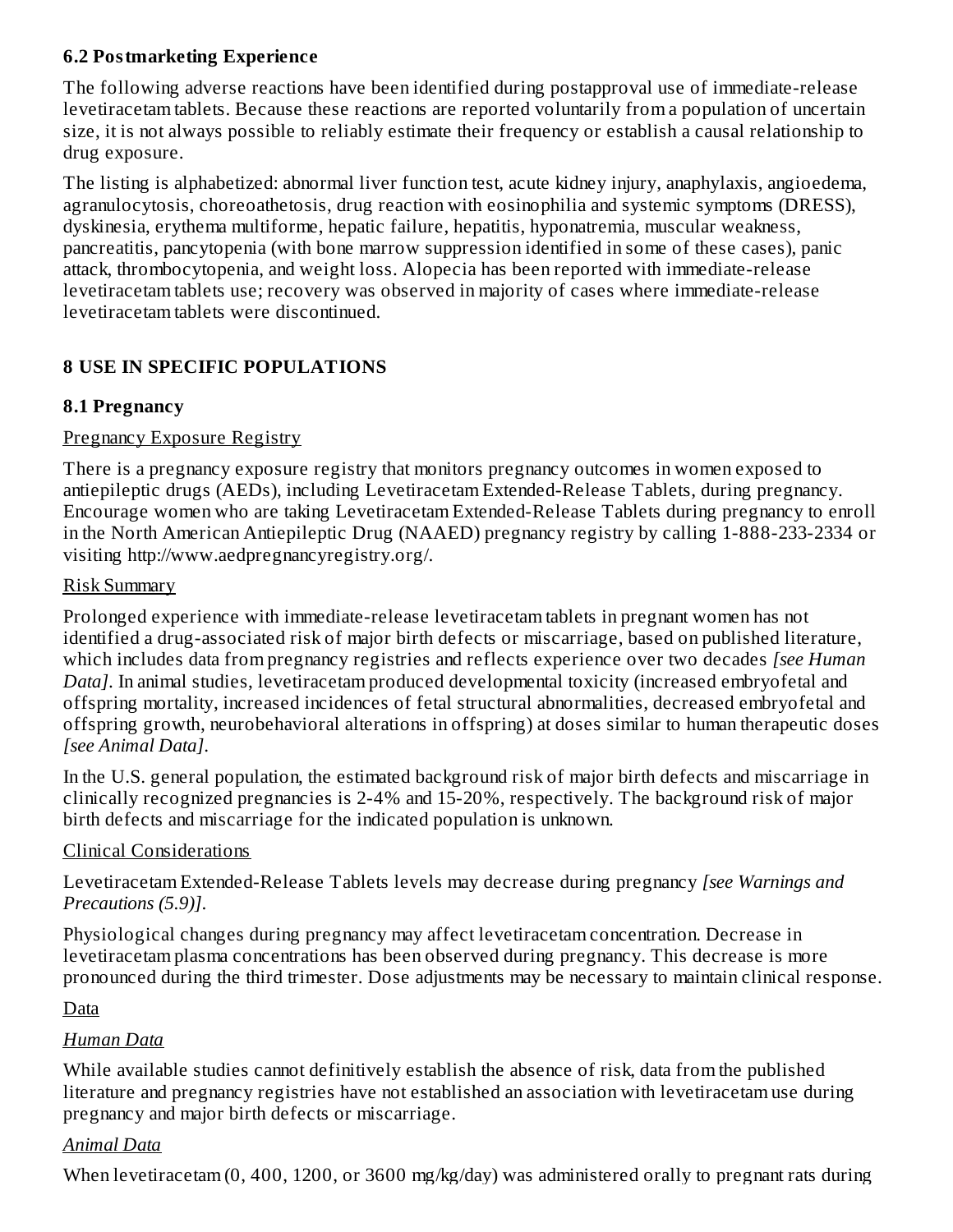the period of organogenesis, reduced fetal weights and increased incidence of fetal skeletal variations were observed at the highest dose tested. There was no evidence of maternal toxicity. The no-effect dose for adverse effects on embryofetal developmental in rats (1200 mg/kg/day) is approximately 4 times the maximum recommended human dose (MRHD) of 3000 mg on a body surface area (mg/m<sup>2</sup>) basis.

Oral administration of levetiracetam (0, 200, 600, or 1800 mg/kg/day) to pregnant rabbits during the period of organogenesis resulted in increased embryofetal mortality and incidence of fetal skeletal variations at the mid and high dose and decreased fetal weights and increased incidence of fetal malformations at the high dose, which was associated with maternal toxicity. The no-effect dose for adverse effects on embryofetal development in rabbits (200 mg/kg/day) is approximately equivalent to the MRHD on a mg/m<sup>2</sup> basis.

Oral administration of levetiracetam (0, 70, 350, or 1800 mg/kg/day) to female rats throughout pregnancy and lactation led to an increased incidence of fetal skeletal variations, reduced fetal body weight, and decreased growth in offspring at the mid and high doses and increased pup mortality and neurobehavioral alterations in offspring at the highest dose tested. There was no evidence of maternal toxicity. The no-effect dose for adverse effects on pre- and postnatal development in rats (70 mg/kg/day) is less than the MRHD on a mg/m<sup>2</sup> basis.

Oral administration of levetiracetam to rats during the latter part of gestation and throughout lactation produced no adverse developmental or maternal effects at doses of up to 1800 mg/kg/day (6 times the  $MRHD$  on a mg/m<sup>2</sup> basis).

## **8.2 Lactation**

## Risk Summary

Levetiracetam is excreted in human milk. There are no data on the effects of Levetiracetam Extended-Release Tablets on the breastfed infant, or the effects on milk production.

The developmental and health benefits of breastfeeding should be considered along with the mother's clinical need for Levetiracetam Extended-Release Tablets and any potential adverse effects on the breastfed infant from Levetiracetam Extended-Release Tablets or from the underlying maternal condition.

## **8.4 Pediatric Us e**

Safety and effectiveness in pediatric patients 12 years of age and older have been established based on pharmacokinetic data in adults and adolescents using Levetiracetam Extended-Release Tablets and efficacy and safety data in controlled pediatric studies using immediate-release levetiracetam tablets *[see Adverse Reactions (6.1), Clinical Pharmacology (12.3), and Clinical Studies (14.1)]*.

Safety and effectiveness in pediatric patients below the age of 12 have not been established.

A 3-month, randomized, double-blind, placebo-controlled study was performed to assess the neurocognitive and behavioral effects of immediate-release levetiracetam tablets as adjunctive therapy in 98 pediatric patients with inadequately controlled partial seizures, ages 4 to 16 years (immediaterelease levetiracetam tablets N=64; placebo N=34). The target dose of immediate-release levetiracetam tablets was 60 mg/kg/day. Neurocognitive effects were measured by the Leiter-R Attention and Memory (AM) Battery, which assesses various aspects of a child's memory and attention. Although no substantive differences were observed between the placebo- and immediate-release levetiracetam tablets-treated groups in the median change from baseline in this battery, the study was not adequate to assess formal statistical non-inferiority between the drug and placebo. The Achenbach Child Behavior Checklist (CBCL/6-18), a standardized validated tool used to assess a child's competencies and behavioral/emotional problems, was also assessed in this study. An analysis of the CBCL/6-18 indicated a worsening in aggressive behavior, one of the eight syndrome scores, in patients treated with immediate-release levetiracetam tablets *[see Warnings and Precautions (5.1)]*.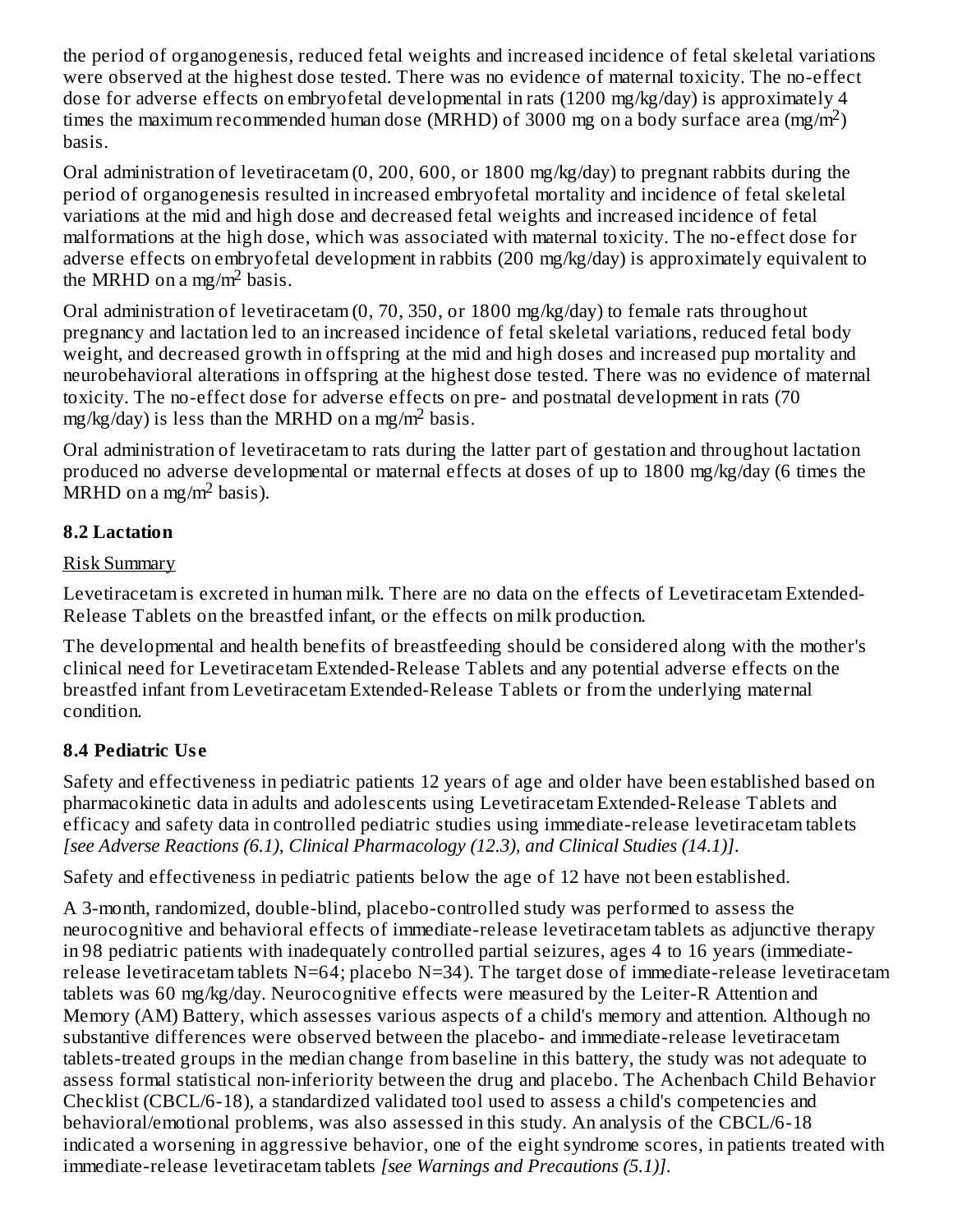### Juvenile Animal Toxicity Data

Studies of levetiracetam in juvenile rats (dosed on postnatal days 4 through 52) and dogs (dosed from postnatal weeks 3 through 7) at doses of up to 1800 mg/kg/day (approximately 7 and 24 times, respectively, the maximum recommended pediatric dose of 60 mg/kg/day on a mg/m<sup>2</sup> basis) did not demonstrate adverse effects on postnatal development.

### **8.5 Geriatric Us e**

There were insufficient numbers of elderly subjects in controlled trials of epilepsy to adequately assess the effectiveness of Levetiracetam Extended-Release Tablets in these patients. It is expected that the safety of Levetiracetam Extended-Release Tablets in elderly patients 65 and over would be comparable to the safety observed in clinical studies of immediate-release levetiracetam tablets.

There were 347 subjects in clinical studies of immediate-release levetiracetam tablets that were 65 and over. No overall differences in safety were observed between these subjects and younger subjects. There were insufficient numbers of elderly subjects in controlled trials of epilepsy to adequately assess the effectiveness of immediate-release levetiracetam tablets in these patients.

Levetiracetam is known to be substantially excreted by the kidney, and the risk of adverse reactions to this drug may be greater in patients with impaired renal function. Because elderly patients are more likely to have decreased renal function, care should be taken in dose selection, and it may be useful to monitor renal function *[see Clinical Pharmacology (12.3)]*.

### **8.6 Renal Impairment**

The effect of Levetiracetam Extended-Release Tablets on renally impaired patients was not assessed in the controlled study. However, it is expected that the effect on Levetiracetam Extended-Release Tablets-treated patients would be similar to the effect seen in controlled studies of immediate-release levetiracetam tablets. Clearance of levetiracetam is decreased in patients with renal impairment and is correlated with creatinine clearance *[see Clinical Pharmacology (12.3)]*. Dose adjustment is recommended for patients with impaired renal function *[see Dosage and Administration (2.2)]*.

## **10 OVERDOSAGE**

## **10.1 Signs, Symptoms and Laboratory Findings of Acute Overdosage in Humans**

The signs and symptoms for Levetiracetam Extended-Release Tablets overdose are expected to be similar to those seen with immediate-release levetiracetam tablets.

The highest known dose of oral immediate-release levetiracetam tablets received in the clinical development program was 6000 mg/day. Other than drowsiness, there were no adverse reactions in the few known cases of overdose in clinical trials. Cases of somnolence, agitation, aggression, depressed level of consciousness, respiratory depression and coma were observed with immediate-release levetiracetam tablets overdoses in postmarketing use.

## **10.2 Management of Overdos e**

There is no specific antidote for overdose with Levetiracetam Extended-Release Tablets. If indicated, elimination of unabsorbed drug should be attempted by emesis or gastric lavage; usual precautions should be observed to maintain airway. General supportive care of the patient is indicated including monitoring of vital signs and observation of the patient's clinical status. A Certified Poison Control Center should be contacted for up to date information on the management of overdose with Levetiracetam Extended-Release Tablets.

## **10.3 Hemodialysis**

Standard hemodialysis procedures result in significant clearance of levetiracetam (approximately 50%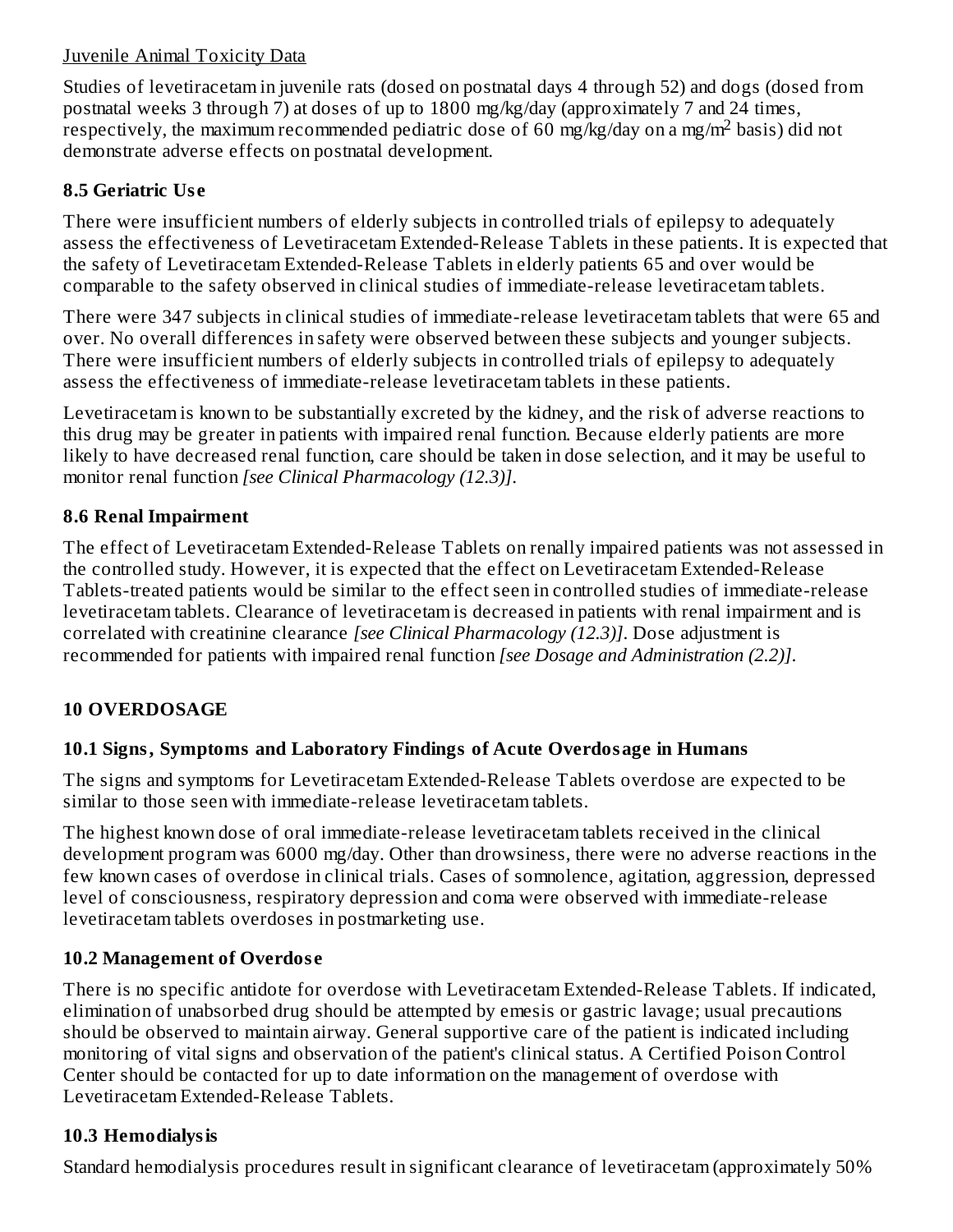in 4 hours) and should be considered in cases of overdose. Although hemodialysis has not been performed in the few known cases of overdose, it may be indicated by the patient's clinical state or in patients with significant renal impairment.

## **11 DESCRIPTION**

Levetiracetam extended-release tablets are an antiepileptic drug available as 500 mg and 750 mg (white) extended-release tablets for oral administration.

The chemical name of levetiracetam, a single enantiomer, is (-)-(S)-α-ethyl-2-oxo-1-pyrrolidine acetamide, its molecular formula is  $\rm{C_8H_{14}N_2O_2}$  and its molecular weight is 170.21. Levetiracetam is chemically unrelated to existing antiepileptic drugs (AEDs). It has the following structural formula:



Levetiracetam is a white to off-white crystalline powder with a faint odor and a bitter taste. It is very soluble in water (104.0 g/100 mL). It is freely soluble in chloroform (65.3 g/100 mL) and in methanol (53.6 g/100 mL), soluble in ethanol (16.5 g/100 mL), sparingly soluble in acetonitrile (5.7 g/100 mL) and practically insoluble in n-hexane. (Solubility limits are expressed as g/100 mL solvent.)

Levetiracetam Extended-Release Tablets contain the labeled amount of levetiracetam. Inactive ingredients: colloidal silicon dioxide, ethylcellulose, magnesium stearate, microcrystalline cellulose and talc. The imprinting ink contains ammonium hydroxide, black iron oxide, isopropyl alcohol, n-butyl alcohol, propylene glycol and shellac glaze. Contains no ingredients made from a gluten-containing grain (wheat, barley, or rye).

The medication is combined with a drug release controlling polymer that provides a drug release at a controlled rate. The biologically inert components of the tablet may occasionally remain intact during GI transit and will be eliminated in the feces as a soft, hydrated mass.

## **12 CLINICAL PHARMACOLOGY**

## **12.1 Mechanism of Action**

The precise mechanism(s) by which levetiracetam exerts its antiepileptic effect is unknown.

A saturable and stereoselective neuronal binding site in rat brain tissue has been described for levetiracetam. Experimental data indicate that this binding site is the synaptic vesicle protein SV2A, thought to be involved in the regulation of vesicle exocytosis. Although the molecular significance of levetiracetam binding to synaptic vesicle protein SV2A is not understood, levetiracetam and related analogs showed a rank order of affinity for SV2A which correlated with the potency of their antiseizure activity in audiogenic seizure-prone mice. These findings suggest that the interaction of levetiracetam with the SV2A protein may contribute to the antiepileptic mechanism of action of the drug.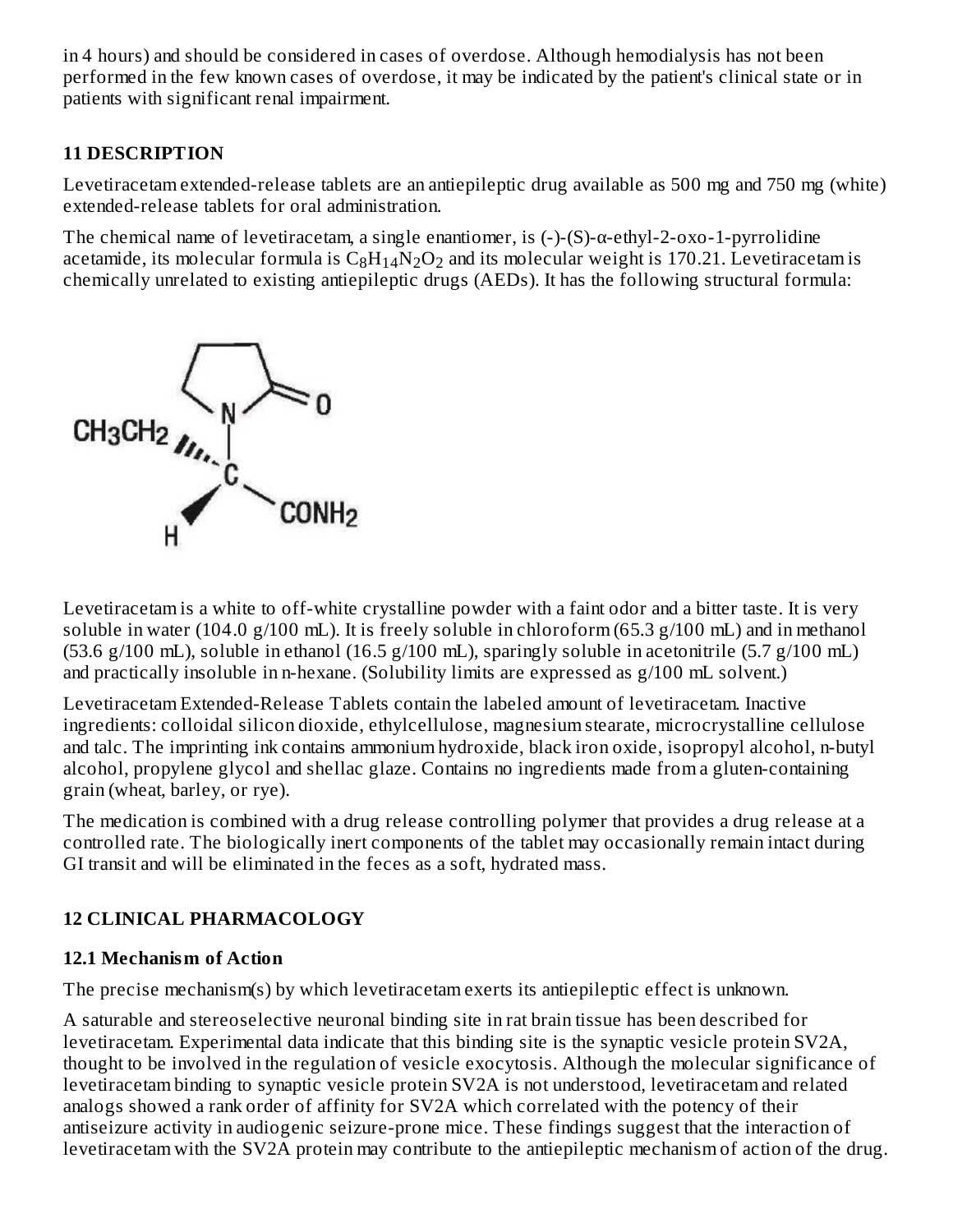### **12.2 Pharmacodynamics**

### Effects on QTc Interval

The effects of Levetiracetam Extended-Release Tablets on QTc prolongation is expected to be the same as that of immediate-release levetiracetam tablets. The effect of immediate-release levetiracetam tablets on QTc prolongation was evaluated in a randomized, double-blind, positive-controlled (moxifloxacin 400 mg) and placebo-controlled crossover study of immediate-release levetiracetam tablets (1000 mg or 5000 mg) in 52 healthy subjects. The upper bound of the 90% confidence interval for the largest placebo-adjusted, baseline-corrected QTc was below 10 milliseconds. Therefore, there was no evidence of significant QTc prolongation in this study.

### **12.3 Pharmacokinetics**

### Overview

Bioavailability of Levetiracetam Extended-Release Tablets is similar to that of the immediate-release levetiracetam tablets. The pharmacokinetics (AUC and  $\mathsf{C}_{\mathsf{max}}$ ) were shown to be dose proportional after single dose administration of 1000 mg, 2000 mg, and 3000 mg extended-release levetiracetam. Plasma half-life of extended-release levetiracetam is approximately 7 hours.

Levetiracetam is almost completely absorbed after oral administration. The pharmacokinetics of levetiracetam are linear and time-invariant, with low intra- and inter-subject variability. Levetiracetam is not significantly protein-bound (<10% bound) and its volume of distribution is close to the volume of intracellular and extracellular water. Sixty-six percent (66%) of the dose is renally excreted unchanged. The major metabolic pathway of levetiracetam (24% of dose) is an enzymatic hydrolysis of the acetamide group. It is not liver cytochrome P450 dependent. The metabolites have no known pharmacological activity and are renally excreted. Plasma half-life of levetiracetam across studies is approximately 6-8 hours. The half-life is increased in the elderly (primarily due to impaired renal clearance) and in subjects with renal impairment.

The pharmacokinetics of levetiracetam are similar when used as monotherapy or as adjunctive therapy for the treatment of partial-onset seizures.

## Absorption and Distribution

Extended-release levetiracetam peak plasma concentrations occur in about 4 hours. The time to peak plasma concentrations is about 3 hours longer with extended-release levetiracetam than with immediaterelease tablets.

Single administration of two 500 mg extended-release levetiracetam tablets once daily produced comparable maximal plasma concentrations and area under the plasma concentration versus time as did the administration of one 500 mg immediate-release tablet twice daily in fasting conditions. After multiple dose extended-release levetiracetam tablets intake, extent of exposure ( $\mathrm{AUC_{0\text{-}24}}$ ) was similar to extent of exposure after multiple dose immediate-release tablets intake.  $\rm{C_{max}}$  and  $\rm{C_{min}}$  were lower by 17% and 26% after multiple dose extended-release levetiracetam tablets intake in comparison to multiple dose immediate-release tablets intake. Intake of a high fat, high calorie breakfast before the administration of extended-release levetiracetam tablets resulted in a higher peak concentration, and longer median time to peak. The median time to peak (T $_{\rm max}$ ) was 2 hours longer in the fed state.

Two 750 mg extended-release levetiracetam tablets were bioequivalent to a single administration of three 500 mg extended-release levetiracetam tablets.

## Metabolism

Levetiracetam is not extensively metabolized in humans. The major metabolic pathway is the enzymatic hydrolysis of the acetamide group, which produces the carboxylic acid metabolite, ucb L057 (24% of dose) and is not dependent on any liver cytochrome P450 isoenzymes. The major metabolite is inactive in animal seizure models. Two minor metabolites were identified as the product of hydroxylation of the 2-oxo-pyrrolidine ring (2% of dose) and opening of the 2-oxo-pyrrolidine ring in position 5 (1% of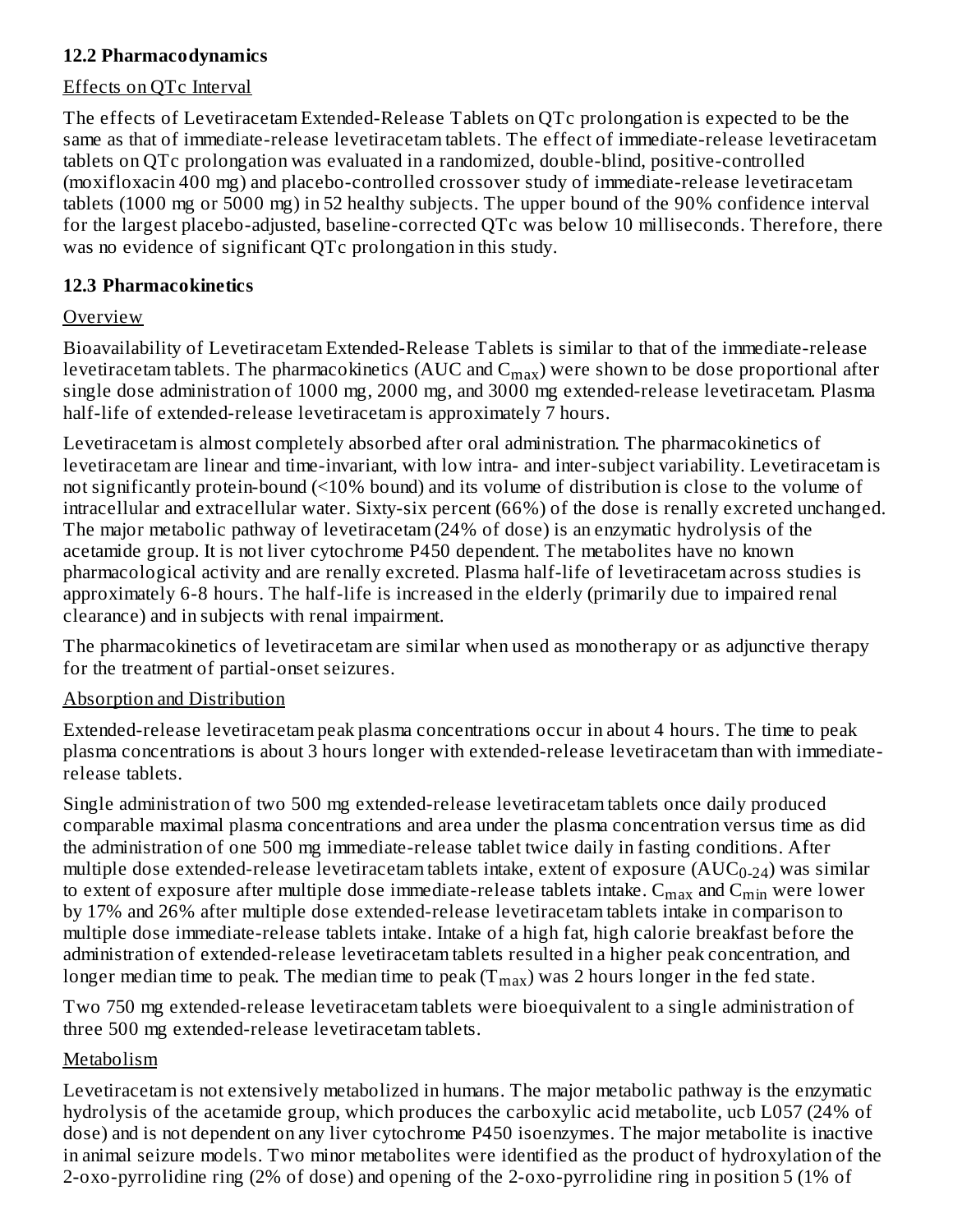dose). There is no enantiomeric interconversion of levetiracetam or its major metabolite.

## Elimination

Levetiracetam plasma half-life in adults is  $7 \pm 1$  hour and is unaffected by either dose or repeated administration. Levetiracetam is eliminated from the systemic circulation by renal excretion as unchanged drug which represents 66% of administered dose. The total body clearance is 0.96 mL/min/kg and the renal clearance is 0.6 mL/min/kg. The mechanism of excretion is glomerular filtration with subsequent partial tubular reabsorption. The metabolite ucb L057 is excreted by glomerular filtration and active tubular secretion with a renal clearance of 4 mL/min/kg. Levetiracetam elimination is correlated to creatinine clearance. Levetiracetam clearance is reduced in patients with impaired renal function *[see Dosage and Administration (2.2) and Use in Specific Populations (8.6)]*.

## Specific Populations

## *Elderly*

There are insufficient pharmacokinetic data to specifically address the use of extended-release levetiracetam in the elderly population.

Pharmacokinetics of immediate-release levetiracetam were evaluated in 16 elderly subjects (age 61-88 years) with creatinine clearance ranging from 30 to 74 mL/min. Following oral administration of twicedaily dosing for 10 days, total body clearance decreased by 38% and the half-life was 2.5 hours longer in the elderly compared to healthy adults. This is most likely due to the decrease in renal function in these subjects.

## *Pediatric Patients*

An open label, multicenter, parallel-group, two-arm study was conducted to evaluate the pharmacokinetics of Levetiracetam Extended-Release Tablets in pediatric patients (13 to 16 years old) and in adults (18 to 55 years old) with epilepsy. Levetiracetam Extended-Release oral Tablets (1000 mg to 3000 mg) were administered once daily with a minimum of 4 days and a maximum of 7 days of treatment to 12 pediatric patients and 13 adults in the study. Dose-normalized steady-state exposure parameters,  $\mathsf{C}_{\max}$  and AUC, were comparable between pediatric and adult patients.

## *Pregnancy*

Levetiracetam Extended-Release Tablets levels may decrease during pregnancy *[see Warnings and Precautions (5.9) and Use in Specific Populations (8.1)]*.

## *Gender*

Extended-release levetiracetam $\rm C_{max}$  was 21-30% higher and AUC was 8-18% higher in women  $(N=12)$  compared to men  $(N=12)$ . However, clearances adjusted for body weight were comparable.

## *Race*

Formal pharmacokinetic studies of the effects of race have not been conducted with extended-release or immediate-release levetiracetam. Cross study comparisons involving Caucasians (N=12) and Asians (N=12), however, show that pharmacokinetics of immediate-release levetiracetam were comparable between the two races. Because levetiracetam is primarily renally excreted and there are no important racial differences in creatinine clearance, pharmacokinetic differences due to race are not expected.

## *Renal Impairment*

The effect of Levetiracetam Extended-Release Tablets on renally impaired patients was not assessed in the controlled study. However, it is expected that the effect on Levetiracetam Extended-Release Tablets-treated patients would be similar to that seen in controlled studies of immediate-release levetiracetam tablets. In patients with end stage renal disease on dialysis, it is recommended that immediate-release levetiracetam be used instead of Levetiracetam Extended-Release Tablets.

The disposition of immediate-release levetiracetam was studied in adult subjects with varying degrees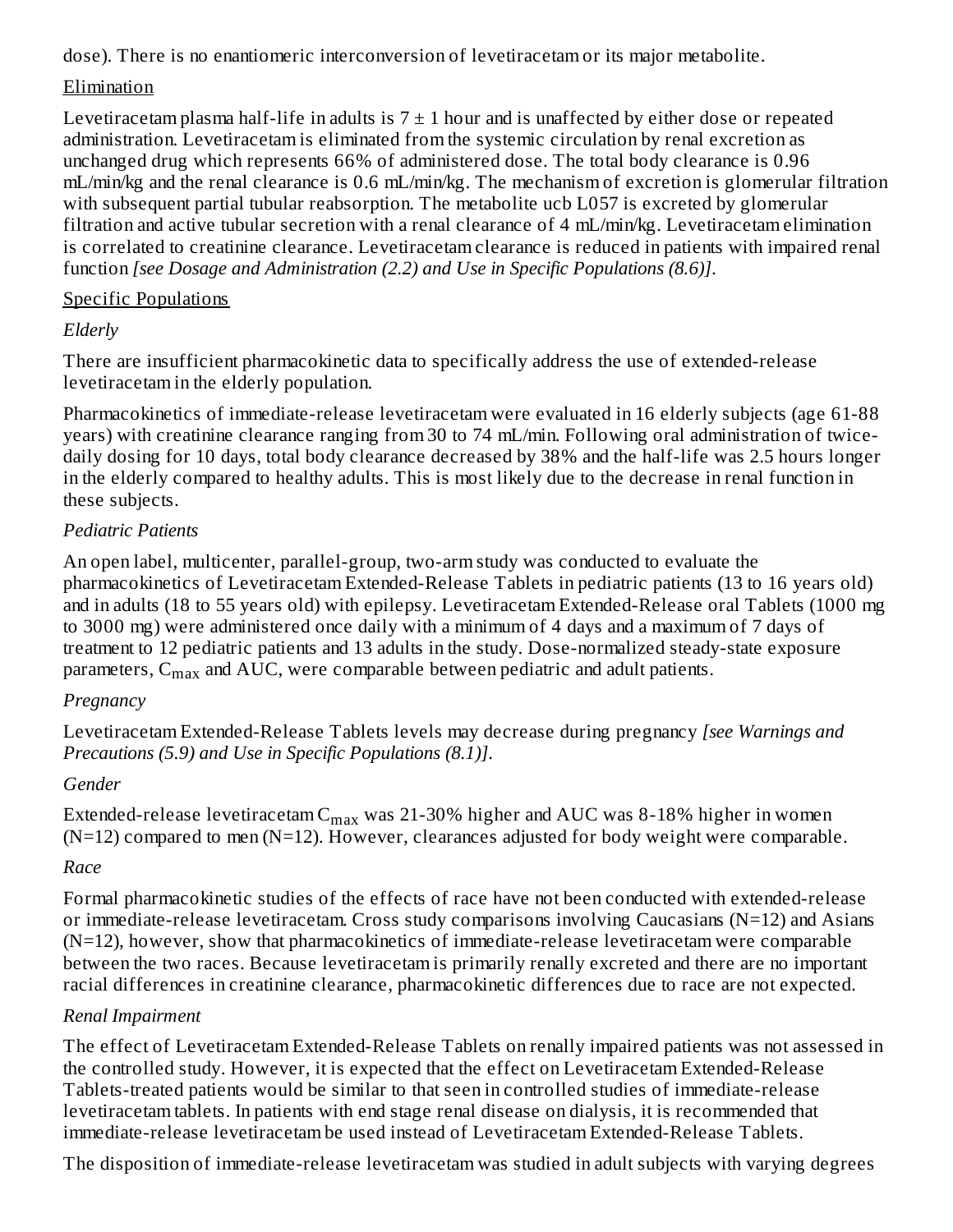of renal function. Total body clearance of levetiracetam is reduced in patients with impaired renal function by 40% in the mild group (CLcr = 50-80 mL/min), 50% in the moderate group (CLcr = 30-50 mL/min) and 60% in the severe renal impairment group (CLcr <30 mL/min). Clearance of levetiracetam is correlated with creatinine clearance.

In anuric (end stage renal disease) patients, the total body clearance decreased 70% compared to normal subjects (CLcr >80mL/min). Approximately 50% of the pool of levetiracetam in the body is removed during a standard 4-hour hemodialysis procedure *[see Dosage and Administration (2.2)]*.

### *Hepatic Impairment*

In subjects with mild (Child-Pugh A) to moderate (Child-Pugh B) hepatic impairment, the pharmacokinetics of levetiracetam were unchanged. In patients with severe hepatic impairment (Child-Pugh C), total body clearance was 50% that of normal subjects, but decreased renal clearance accounted for most of the decrease. No dose adjustment is needed for patients with hepatic impairment.

### Drug Interactions

*In vitro* data on metabolic interactions indicate that levetiracetam is unlikely to produce, or be subject to, pharmacokinetic interactions. Levetiracetam and its major metabolite, at concentrations well above  $\mathsf{C}_{\max}$ levels achieved within the therapeutic dose range, are neither inhibitors of, nor high affinity substrates for, human liver cytochrome P450 isoforms, epoxide hydrolase or UDP-glucuronidation enzymes. In addition, levetiracetam does not affect the *in vitro* glucuronidation of valproic acid.

Potential pharmacokinetic interactions of or with levetiracetam were assessed in clinical pharmacokinetic studies (phenytoin, valproate, warfarin, digoxin, oral contraceptive, probenecid) and through pharmacokinetic screening with immediate-release levetiracetam tablets in the placebocontrolled clinical studies in epilepsy patients. The potential for drug interactions for levetiracetam extended-release tablets is expected to be essentially the same as that with immediate-release levetiracetam tablets.

## *Phenytoin*

Immediate-release levetiracetam tablets (3000 mg daily) had no effect on the pharmacokinetic disposition of phenytoin in patients with refractory epilepsy. Pharmacokinetics of levetiracetam were also not affected by phenytoin.

## *Valproate*

Immediate-release levetiracetam tablets (1500 mg twice daily) did not alter the pharmacokinetics of valproate in healthy volunteers. Valproate 500 mg twice daily did not modify the rate or extent of levetiracetam absorption or its plasma clearance or urinary excretion. There also was no effect on exposure to and the excretion of the primary metabolite, ucb L057.

## *Other Antiepileptic Drugs*

Potential drug interactions between immediate-release levetiracetam tablets and other AEDs (carbamazepine, gabapentin, lamotrigine, phenobarbital, phenytoin, primidone and valproate) were also assessed by evaluating the serum concentrations of levetiracetam and these AEDs during placebocontrolled clinical studies. These data indicate that levetiracetam does not influence the plasma concentration of other AEDs and that these AEDs do not influence the pharmacokinetics of levetiracetam.

## *Oral Contraceptives*

Immediate-release levetiracetam tablets (500 mg twice daily) did not influence the pharmacokinetics of an oral contraceptive containing 0.03 mg ethinyl estradiol and 0.15 mg levonorgestrel, or of the luteinizing hormone and progesterone levels, indicating that impairment of contraceptive efficacy is unlikely. Coadministration of this oral contraceptive did not influence the pharmacokinetics of levetiracetam.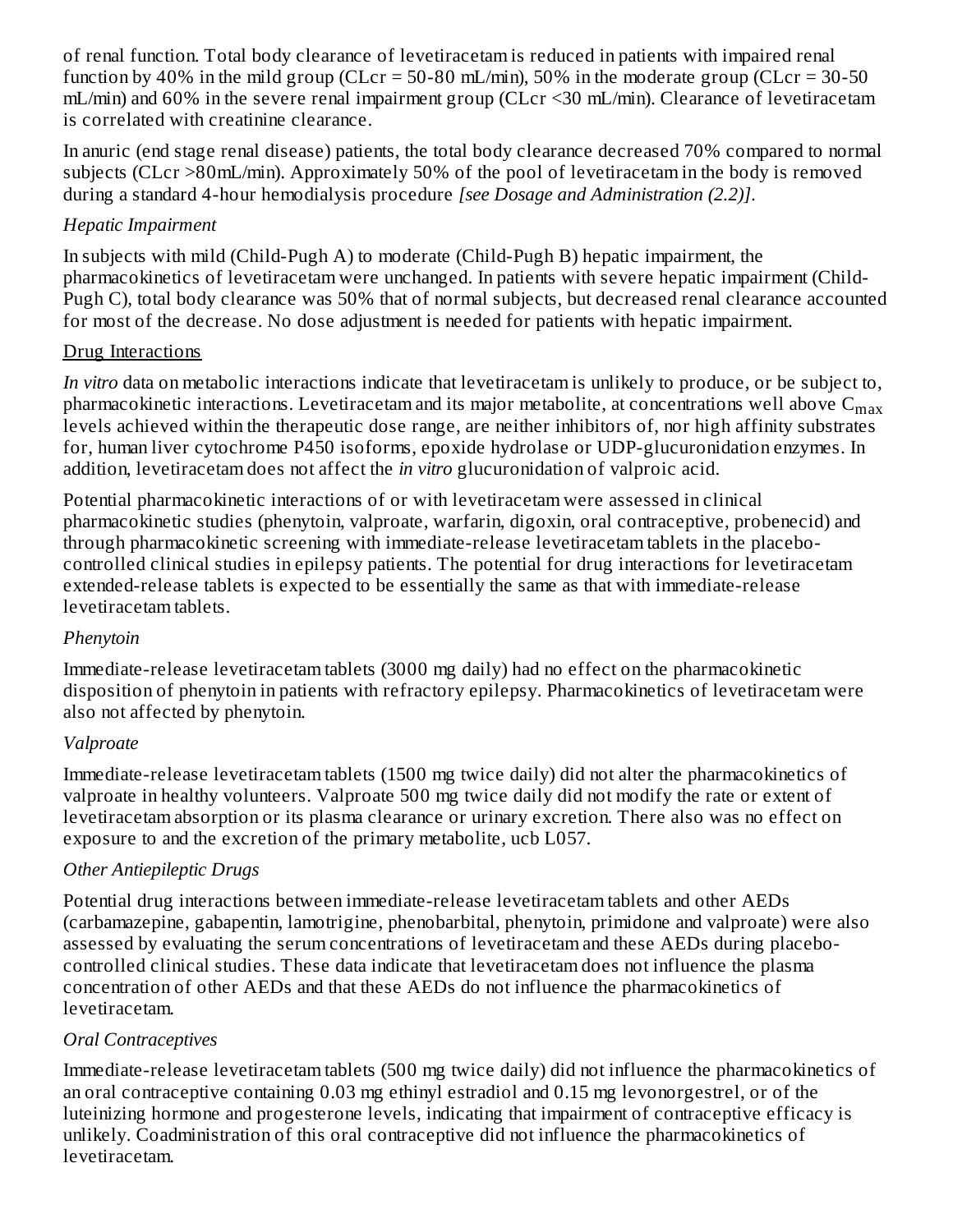## *Digoxin*

Immediate-release levetiracetam tablets (1000 mg twice daily) did not influence the pharmacokinetics and pharmacodynamics (ECG) of digoxin given as a 0.25 mg dose every day. Coadministration of digoxin did not influence the pharmacokinetics of levetiracetam.

## *Warfarin*

Immediate-release levetiracetam tablets (1000 mg twice daily) did not influence the pharmacokinetics of R and S warfarin. Prothrombin time was not affected by levetiracetam. Coadministration of warfarin did not affect the pharmacokinetics of levetiracetam.

## *Probenecid*

Probenecid, a renal tubular secretion blocking agent, administered at a dose of 500 mg four times a day, did not change the pharmacokinetics of levetiracetam 1000 mg twice daily.  $\text{C}^{\text{ss}}{}_{\text{max}}$  of the metabolite, ucb L057, was approximately doubled in the presence of probenecid while the fraction of drug excreted unchanged in the urine remained the same. Renal clearance of ucb L057 in the presence of probenecid decreased 60%, probably related to competitive inhibition of tubular secretion of ucb L057. The effect of immediate-release levetiracetam tablets on probenecid was not studied.

## **13 NONCLINICAL TOXICOLOGY**

## **13.1 Carcinogenesis, Mutagenesis, Impairment of Fertility**

## **Carcinogenesis**

Rats were dosed with levetiracetam in the diet for 104 weeks at doses of 50, 300, and 1800 mg/kg/day. Plasma exposure (AUC) at the highest dose was approximately 6 times that in humans at the maximum recommended daily human dose (MRHD) of 300 mg. There was no evidence of carcinogenicity. In mice, oral administration of levetiracetam for 80 weeks (doses up to 960 mg/kg/day) or 2 years (doses up to 4000 mg/kg/day, lowered to 3000 mg/kg/day after 45 weeks due to intolerability) was not associated with an increase in tumors. The highest dose tested in mice for 2 years (3000 mg/kg/day) is approximately 5 times the MRHD on a body surface area  $(mg/m<sup>2</sup>)$  basis.

## Mutagenesis

Levetiracetam was negative in *in vitro* (Ames, chromosomal aberration in mammalian cells) and *in vivo* (mouse micronucleus) assays. The major human metabolite of levetiracetam (ucb L057) was negative in *in vitro* (Ames, mouse lymphoma) assays.

## Impairment of Fertility

No adverse effects on male or female fertility or reproductive performance were observed in rats at oral doses up to 1800 mg/kg/day, which were associated with plasma exposures (AUC) up to approximately 6 times that in humans at the MRHD.

## **14 CLINICAL STUDIES**

The effectiveness of Levetiracetam Extended-Release Tablets for the treatment of partial-onset seizures in adults was established in one multicenter, randomized, double-blind, placebo-controlled clinical study in patients who had refractory partial-onset seizures with or without secondary generalization. This was supported by the demonstration of efficacy of immediate-release levetiracetam tablets (see below) in partial seizures in three multicenter, randomized, double-blind, placebocontrolled clinical studies in adults, as well as a demonstration of comparable bioavailability between the extended-release and immediate-release formulations *[see Clinical Pharmacology (12.3)]* in adults. The effectiveness for Levetiracetam Extended-Release Tablets for the treatment of partial-onset seizures in pediatric patients, 12 years of age and older, was based upon a single pharmacokinetic study showing comparable pharmacokinetics of Levetiracetam Extended-Release Tablets in adults and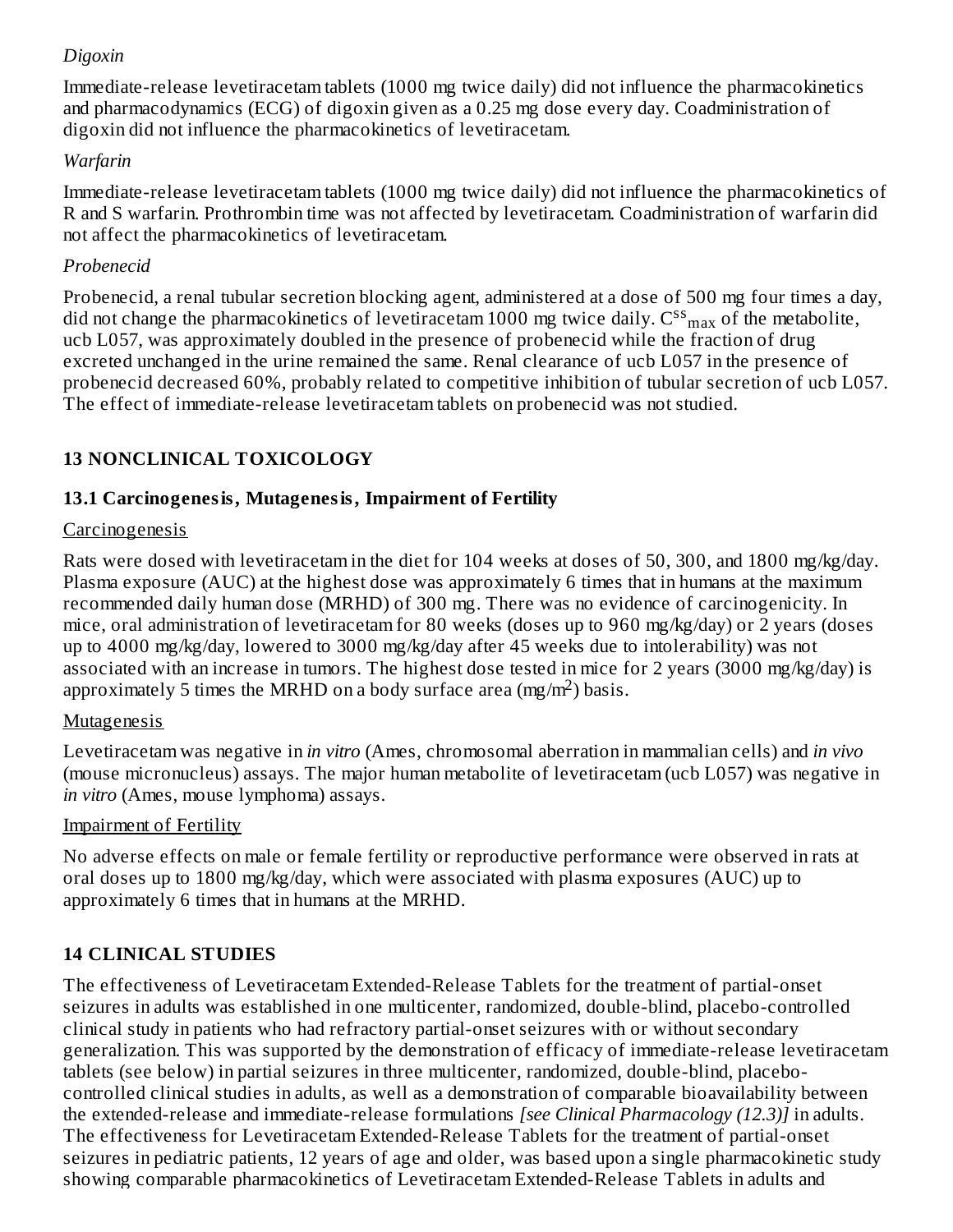## **14.1 Levetiracetam Extended-Releas e Tablets in Adults**

The effectiveness of Levetiracetam Extended-Release Tablets for the treatment of partial-onset seizures was established in one multicenter, randomized, double-blind, placebo-controlled clinical study across 7 countries in patients who had refractory partial-onset seizures with or without secondary generalization (Study 1).

## Study 1

Patients enrolled in Study 1 had at least eight partial seizures with or without secondary generalization during the 8-week baseline period and at least two partial seizures in each 4-week interval of the baseline period. Patients were taking a stable dose regimen of at least one AED and could take a maximum of three AEDs. After a prospective baseline period of 8 weeks, 158 patients were randomized to placebo (N=79) or 1000 mg (two 500 mg tablets) of Levetiracetam Extended-Release Tablets (N=79), given once daily over a 12-week treatment period.

The primary efficacy endpoint in Study 1 was the percent reduction over placebo in mean weekly frequency of partial-onset seizures. The median percent reduction in weekly partial-onset seizure frequency from baseline over the treatment period was 46.1% in the Levetiracetam Extended-Release Tablets 1000 mg treatment group ( $N=74$ ) and 33.4% in the placebo group ( $N=78$ ). The estimated percent reduction over placebo in weekly partial-onset seizure frequency over the treatment period was 14.4% (statistically significant).

The relationship between the effectiveness of the same daily dose of Levetiracetam Extended-Release Tablets and immediate-release levetiracetam tablets has not been studied and is unknown.

## **14.2 Immediate-Releas e Levetiracetam Tablets in Adults**

The effectiveness of immediate-release levetiracetam tablets for the treatment of partial-onset seizures in adults was established in three multicenter, randomized, double-blind, placebo-controlled clinical studies in patients who had refractory partial-onset seizures with or without secondary generalization (Studies 2, 3, and 4). The tablet formulation was used in all three studies. In these studies, 904 patients were randomized to placebo, immediate-release levetiracetam tablets 1000 mg, immediate-release levetiracetam tablets 2000 mg, or immediate-release levetiracetam tablets 3000 mg/day. Patients enrolled in Study 2 or Study 3 had refractory partial-onset seizures for at least two years and had taken two or more AEDs. Patients enrolled in Study 4 had refractory partial-onset seizures for at least 1 year and had taken one AED. At the time of the study, patients were taking a stable dose regimen of at least one AED and could take a maximum of two AEDs. During the baseline period, patients had to have experienced at least two partial-onset seizures during each 4-week period.

## Study 2

Study 2 was a double-blind, placebo-controlled, parallel-group study conducted at 41 sites in the United States, comparing immediate- release levetiracetam tablets 1000 mg/day (N=97), immediate-release levetiracetam tablets 3000 mg/day (N=101), and placebo (N=95), given in equally divided doses twice daily. After a prospective baseline period of 12 weeks, patients in Study 2 were randomized to one of the three treatment groups described above. The 18-week treatment period consisted of a 6-week titration period, followed by a 12-week fixed dose evaluation period, during which concomitant AED regimens were held constant. The primary measure of effectiveness in Study 2 was a between-group comparison of the percent reduction in weekly partial seizure frequency relative to placebo over the entire randomized treatment period (titration + evaluation period). Secondary outcome variables included the responder rate (incidence of patients with ≥50% reduction from baseline in partial-onset seizure frequency). The results of Study 2 are displayed in Table 6.

## **Table 6: Reduction in Mean Over Placebo in Weekly Frequency of**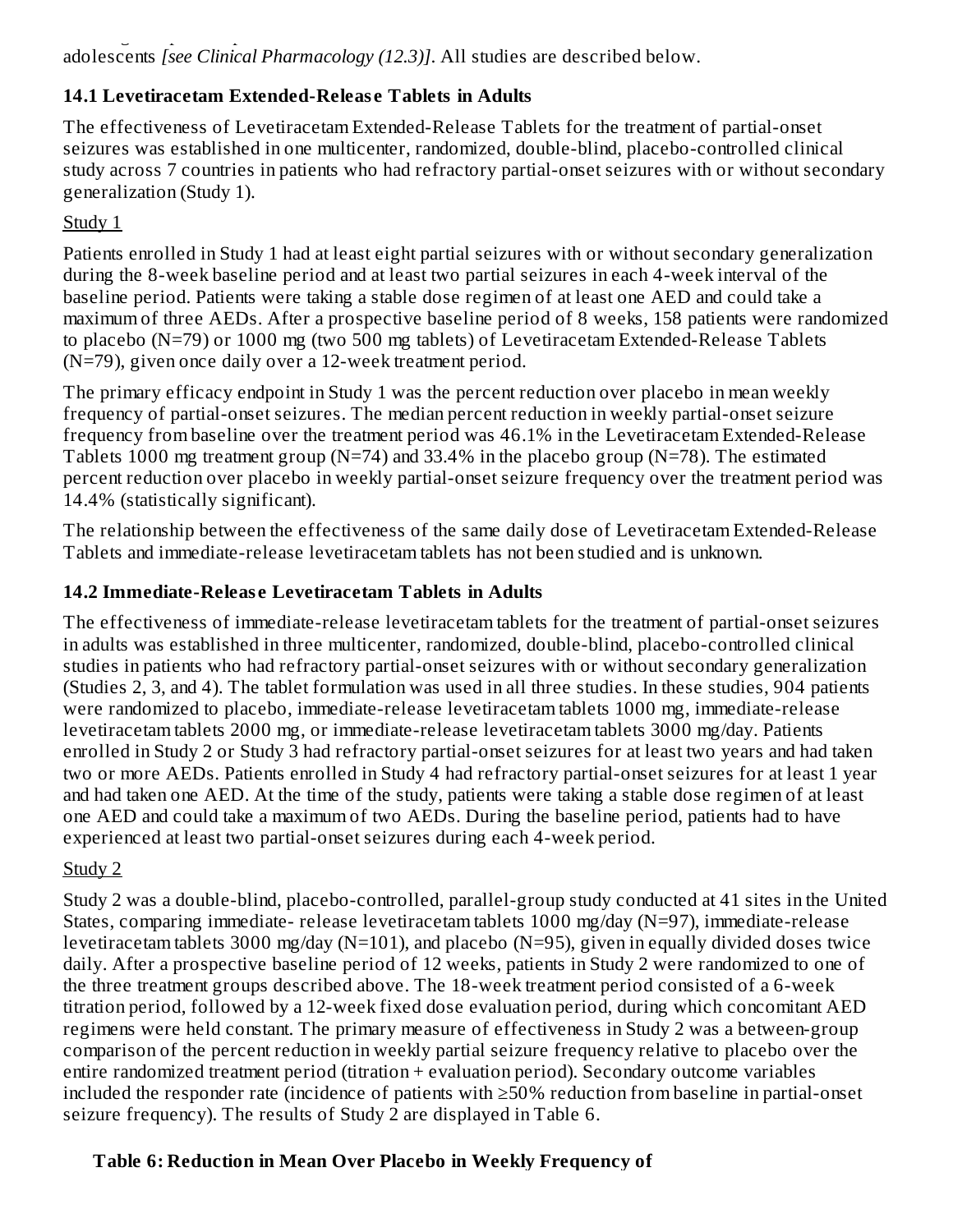**Partial-Ons et Seizures in Study 2**

|                                                                      | <b>Placebo</b><br>$(N=95)$ | Immediate-<br>release<br>Levetiracetam<br><b>Tablets 1000</b><br>mg/day<br>$(N=97)$ | Immediate-<br>release<br>Levetiracetam<br><b>Tablets 3000</b><br>mg/day<br>$(N=101)$ |
|----------------------------------------------------------------------|----------------------------|-------------------------------------------------------------------------------------|--------------------------------------------------------------------------------------|
| Percent reduction<br>in partial seizure<br>frequency over<br>placebo |                            | $26.1\%$ *                                                                          | $30.1\%$ *                                                                           |

\* statistically significant versus placebo

The percentage of patients (y-axis) who achieved ≥50% reduction from baseline in weekly partial-onset seizure frequency over the entire randomized treatment period (titration + evaluation period) within the three treatment groups (x-axis) in Study 2 is presented in Figure 1.

## **Figure 1: Responder Rate (≥50% Reduction From Bas eline) In Study 2**



## statistically significant versus placebo

## Study 3

Study 3 was a double-blind, placebo-controlled, crossover study conducted at 62 centers in Europe, comparing immediate-release levetiracetam tablets 1000 mg/day (N=106), immediate-release levetiracetam tablets 2000 mg/day (N=105), and placebo (N=111), given in equally divided doses twice daily.

The first period of the study (Period A) was designed to be analyzed as a parallel-group study. After a prospective baseline period of up to 12 weeks, patients in Study 3 were randomized to one of the three treatment groups described above. The 16-week treatment period consisted of the 4-week titration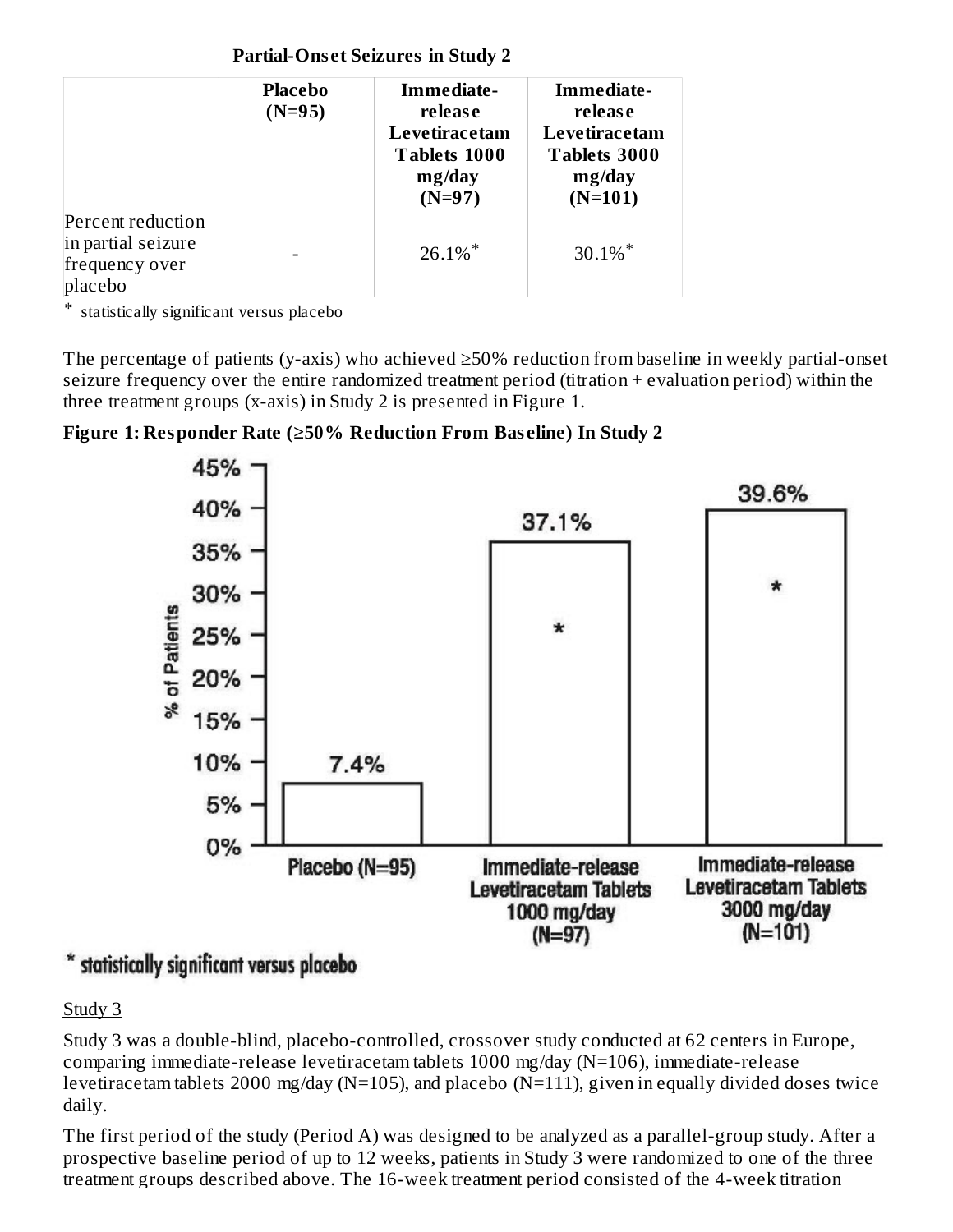treatment groups described above. The 16-week treatment period consisted of the 4-week titration period followed by a 12-week fixed dose evaluation period, during which concomitant AED regimens were held constant. The primary measure of effectiveness in Study 3 was a between group comparison of the percent reduction in weekly partial seizure frequency relative to placebo over the entire randomized treatment period (titration + evaluation period). Secondary outcome variables included the responder rate (incidence of patients with  $\geq$  50% reduction from baseline in partial-onset seizure frequency). The results of the analysis of Period A are displayed in Table 7.

|                                                                      | <b>Placebo</b><br>$(N=111)$ | Immediate-<br>release<br>Levetiracetam<br><b>Tablets 1000</b><br>mg/day<br>$(N=106)$ | Immediate-<br>release<br>Levetiracetam<br>Tablets 2000<br>mg/day<br>$(N=105)$ |
|----------------------------------------------------------------------|-----------------------------|--------------------------------------------------------------------------------------|-------------------------------------------------------------------------------|
| Percent reduction<br>in partial seizure<br>frequency over<br>placebo |                             | $17.1\%$ <sup>*</sup>                                                                | $21.4\%$ *                                                                    |

## **Table 7: Reduction in Mean Over Placebo in Weekly Frequency of Partial-Ons et Seizures in Study 3: Period A**

\* statistically significant versus placebo

The percentage of patients (y-axis) who achieved ≥50% reduction from baseline in weekly partial-onset seizure frequency over the entire randomized treatment period (titration + evaluation period) within the three treatment groups (x-axis) in Study 3 is presented in Figure 2.





## \* statistically significant versus placebo

The comparison of immediate-release levetiracetam tablets 2000 mg/day to immediate-release levetiracetam tablets 1000 mg/day for responder rate in Study 3 was statistically significant (*P* = 0.02).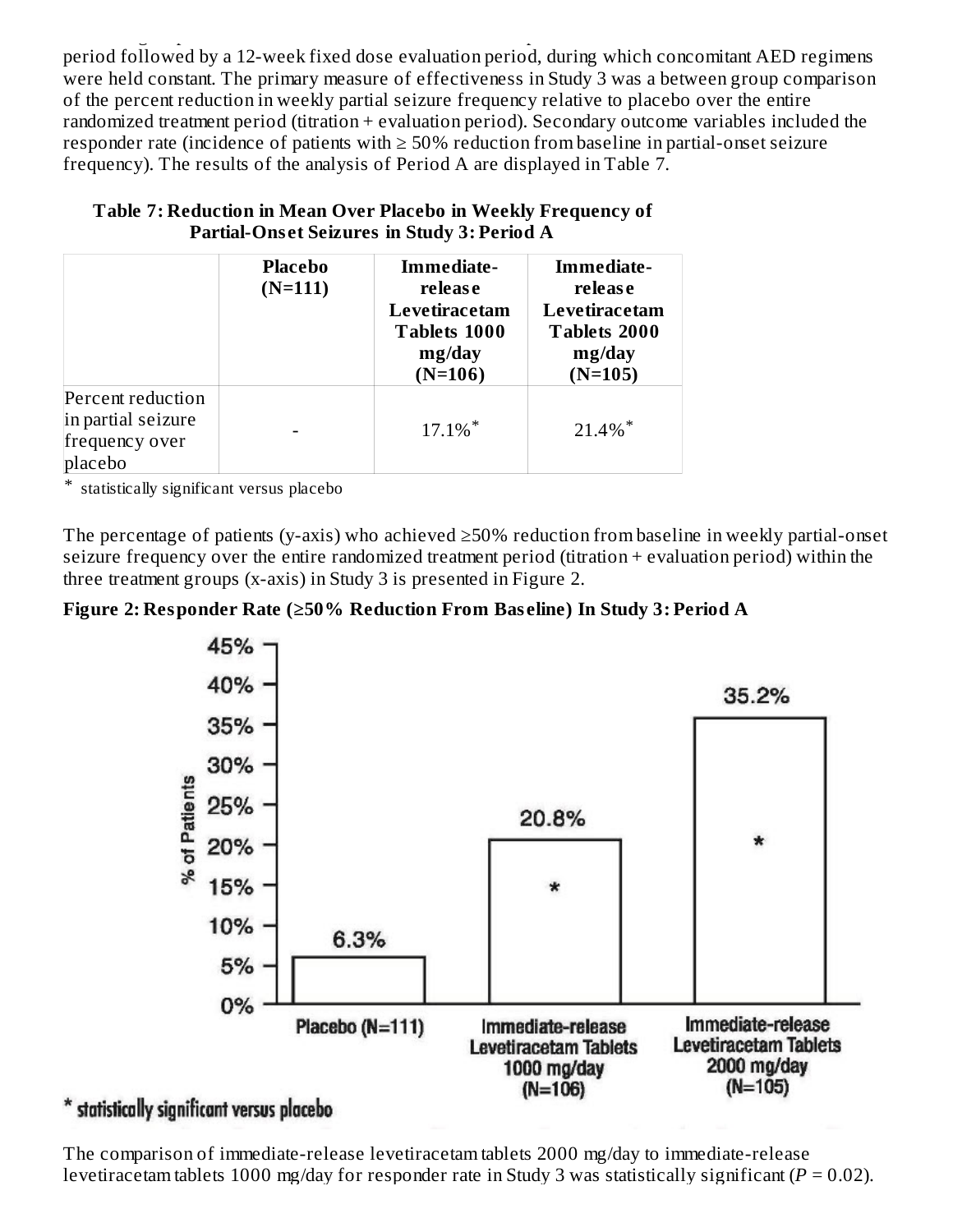Analysis of the trial as a cross-over study yielded similar results.

## Study 4

Study 4 was a double-blind, placebo-controlled, parallel-group study conducted at 47 centers in Europe comparing immediate-release levetiracetam tablets 3000 mg/day (N=180) and placebo (N=104) in patients with refractory partial-onset seizures, with or without secondary generalization, receiving only one concomitant AED. Study drug was given in two divided doses. After a prospective baseline period of 12 weeks, patients in Study 4 were randomized to one of two treatment groups described above. The 16-week treatment period consisted of a 4-week titration period, followed by a 12-week fixed dose evaluation period, during which concomitant AED doses were held constant. The primary measure of effectiveness in Study 4 was a between group comparison of the percent reduction in weekly seizure frequency relative to placebo over the entire randomized treatment period (titration + evaluation period). Secondary outcome variables included the responder rate (incidence of patients with  $\geq$  50% reduction from baseline in partial-onset seizure frequency). Table 8 displays the results of Study 4.

| Parual-Onset Seizures in Study 4                                  |                             |                                                                                 |  |
|-------------------------------------------------------------------|-----------------------------|---------------------------------------------------------------------------------|--|
|                                                                   | <b>Placebo</b><br>$(N=104)$ | Immediate-release<br><b>Levetiracetam Tablets</b><br>$3000$ mg/day<br>$(N=180)$ |  |
| Percent reduction in<br>partial seizure frequency<br>over placebo |                             | $23.0\%$ <sup>*</sup>                                                           |  |

### **Table 8: Reduction in Mean Over Placebo in Weekly Frequency of Partial-Ons et Seizures in Study 4**

\* stastically significant versus placebo

The percentage of patients (y-axis) who achieved  $\geq$  50% reduction from baseline in weekly partialonset seizure frequency over the entire randomized treatment period (titration + evaluation period) within the two treatment groups (x-axis) in Study 4 is presented in Figure 3.

### **Figure 3: Responder Rate (≥ 50% Reduction From Bas eline) In Study 4**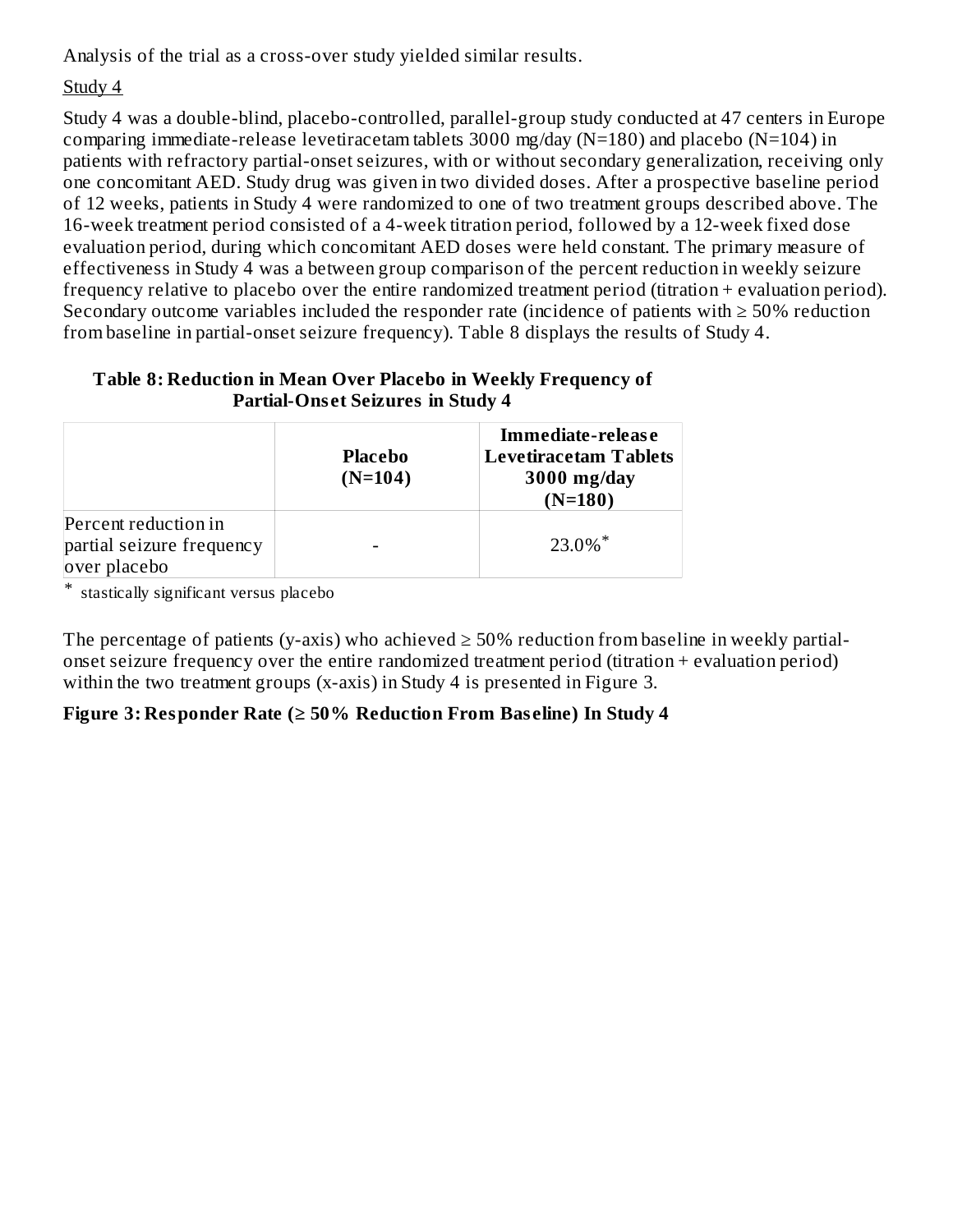

### \* statistically significant versus placebo

### **14.3 Immediate-Releas e Levetiracetam Tablets in Pediatric Patients 4 Years to 16 Years**

The use of Levetiracetam Extended-Release Tablets in pediatric patients 12 years of age and older is supported by Study 5, which was conducted using immediate-release levetiracetam tablets. Levetiracetam Extended-Release Tablets are not indicated in children below 12 years of age.

### Study 5

The effectiveness of immediate-release levetiracetam tablets for the treatment of partial-onset seizures in pediatric patients was established in a multicenter, randomized double-blind, placebo-controlled study, conducted at 60 sites in North America, in children 4 to 16 years of age with partial seizures uncontrolled by standard antiepileptic drugs (Study 5). Eligible patients on a stable dose of 1-2 AEDs, who still experienced at least 4 partial onset seizures during the 4 weeks prior to screening, as well as at least 4 partial-onset seizures in each of the two 4-week baseline periods, were randomized to receive either immediate-release levetiracetam tablets or placebo. The enrolled population included 198 patients (immediate-release levetiracetam tablets N=101; placebo N=97) with refractory partial onset seizures, with or without secondarily generalization. Study 5 consisted of an 8-week baseline period and 4-week titration period followed by a 10-week evaluation period. Dosing was initiated at a dose of 20 mg/kg/day in two divided doses. During the treatment period, the immediate-release levetiracetam doses were adjusted in 20 mg/kg/day increments, at 2-week intervals to the target dose of 60 mg/kg/day. The primary measure of effectiveness in Study 5 was a between group comparison of the percent reduction in weekly partial seizure frequency relative to placebo over the entire 14-week randomized treatment period (titration + evaluation period). Secondary outcome variables included the responder rate (incidence of patients with ≥ 50% reduction from baseline in partial-onset seizure frequency per week). Table 9 displays the results of this study.

#### **Table 9: Reduction in Mean Over Placebo in Weekly Frequency of Partial-Ons et Seizures in Study 5**

|  | <b>Placebo</b><br>$(\mathbf{N}-\mathbf{O}\mathbf{B})$ | Immediate-release<br><b>Levetiracetam Tablets</b> |
|--|-------------------------------------------------------|---------------------------------------------------|
|--|-------------------------------------------------------|---------------------------------------------------|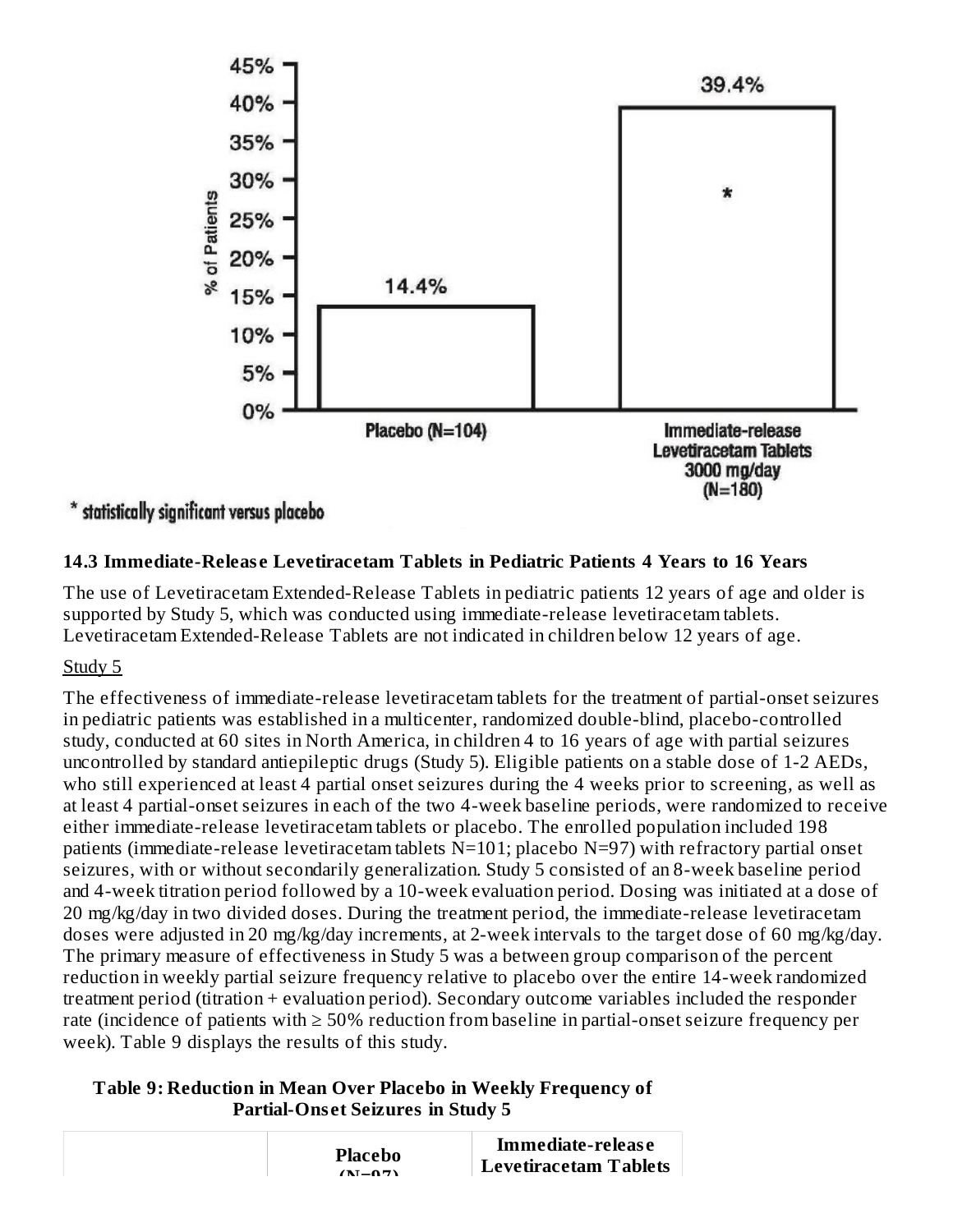|                                                                   | $(1N-1)$ | $(N=101)$             |
|-------------------------------------------------------------------|----------|-----------------------|
| Percent reduction in<br>partial seizure frequency<br>over placebo |          | $26.8\%$ <sup>*</sup> |

\* statistically significant versus placebo

The percentage of patients (y-axis) who achieved  $\geq$  50% reduction in weekly partial-onset seizure frequency over the entire randomized treatment period (titration + evaluation period) within the two treatment groups (x-axis) in Study 5 is presented in Figure 4.

### **Figure 4: Responder Rate (≥ 50% Reduction From Bas eline) in Study 5**



## **16 HOW SUPPLIED/STORAGE AND HANDLING**

### **16.1 How Supplied**

Levetiracetam Extended-Release Tablets 500 mg are white to off-white film-coated oval tablets with "I" imprinted in black on one side. They are supplied in white HDPE bottles containing 500 tablets (NDC 75834-245-05), and in bottles with child-resistant closure containing 60 tablets (NDC 75834- 245-60).

Levetiracetam Extended-Release Tablets 750 mg are white to off-white film-coated oval tablets with "II" imprinted in black on one side. They are supplied in white HDPE bottles containing 500 tablets (NDC 75834-246-05), and in bottles with child-resistant closure containing 60 tablets (NDC 75834- 246-60).

### **16.2 Storage**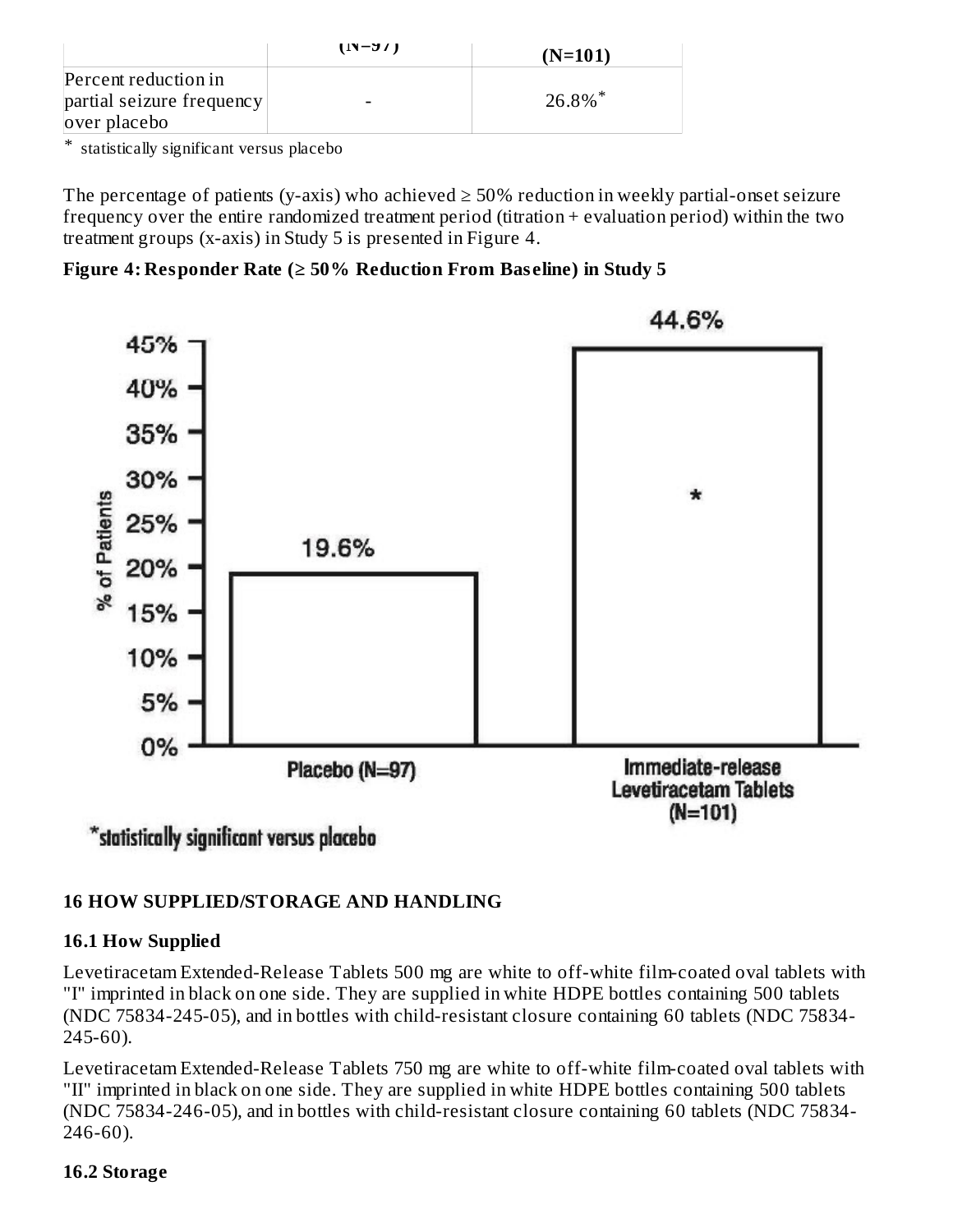Store at 25°C (77°F); excursions permitted to 15-30°C (59-86°F) [see USP Controlled Room Temperature].

## **17 PATIENT COUNSELING INFORMATION**

Advise the patient to read the FDA-approved patient labeling (Medication Guide).

### Psychiatric Reactions and Changes in Behavior

Advise patients that Levetiracetam Extended-Release Tablets may cause changes in behavior (e.g. irritability and aggression). In addition, patients should be advised that they may experience changes in behavior that have been seen with other formulations of immediate-release levetiracetam tablets, which include agitation, anger, anxiety, apathy, depression, hostility, and psychotic symptoms *[see Warnings and Precautions (5.1)]*.

### Suicidal Behavior and Ideation

Counsel patients, their caregivers, and/or families that antiepileptic drugs (AEDs), including Levetiracetam Extended-Release Tablets, may increase the risk of suicidal thoughts and behavior and advise patients to be alert for the emergence or worsening of symptoms of depression; unusual changes in mood or behavior; or suicidal thoughts, behavior, or thoughts about self-harm. Advise patients, their caregivers, and/or families to immediately report behaviors of concern to a healthcare provider *[see Warnings and Precautions (5.2)]*.

### Effects on Driving or Operating Machinery

Inform patients that Levetiracetam Extended-Release Tablets may cause dizziness and somnolence. Inform patients not to drive or operate machinery until they have gained sufficient experience on Levetiracetam Extended-Release Tablets to gauge whether it adversely affects their ability to drive or operate machinery *[see Warnings and Precautions (5.3)]*.

### Anaphylaxis and Angioedema

Advise patients to discontinue Levetiracetam Extended-Release Tablets and seek medical care if they develop signs and symptoms of anaphylaxis or angioedema *[see Warnings and Precautions (5.4)]*.

### Dermatological Adverse Reactions

Advise patients that serious dermatological adverse reactions have occurred in patients treated with levetiracetam and instruct them to call their physician immediately if a rash develops *[see Warnings and Precautions (5.5)]*.

### Dosing and Administration

Patients should be instructed to only take Levetiracetam Extended-Release Tablets once daily and to swallow the tablets whole. They should not be chewed, broken, or crushed.

Inform patients that they should not be concerned if they occasionally notice something that looks like swollen pieces of the original tablet in their stool.

## Withdrawal of immediate-release levetiracetam tablets

Advise patients and caregivers not to discontinue use of Levetiracetam Extended-Release Tablets without consulting with their healthcare provider. Levetiracetam Extended-Release Tablets should normally be gradually withdrawn to reduce the potential of increased seizure frequency and status epilepticus *[see Warnings and Precautions (5.7)]*.

### Pregnancy

Advise patients to notify their healthcare provider if they become pregnant or intend to become pregnant during Levetiracetam Extended-Release Tablets therapy. Encourage patients to enroll in the North American Antiepileptic Drug (NAAED) pregnancy registry if they become pregnant. *[see Use in Specific*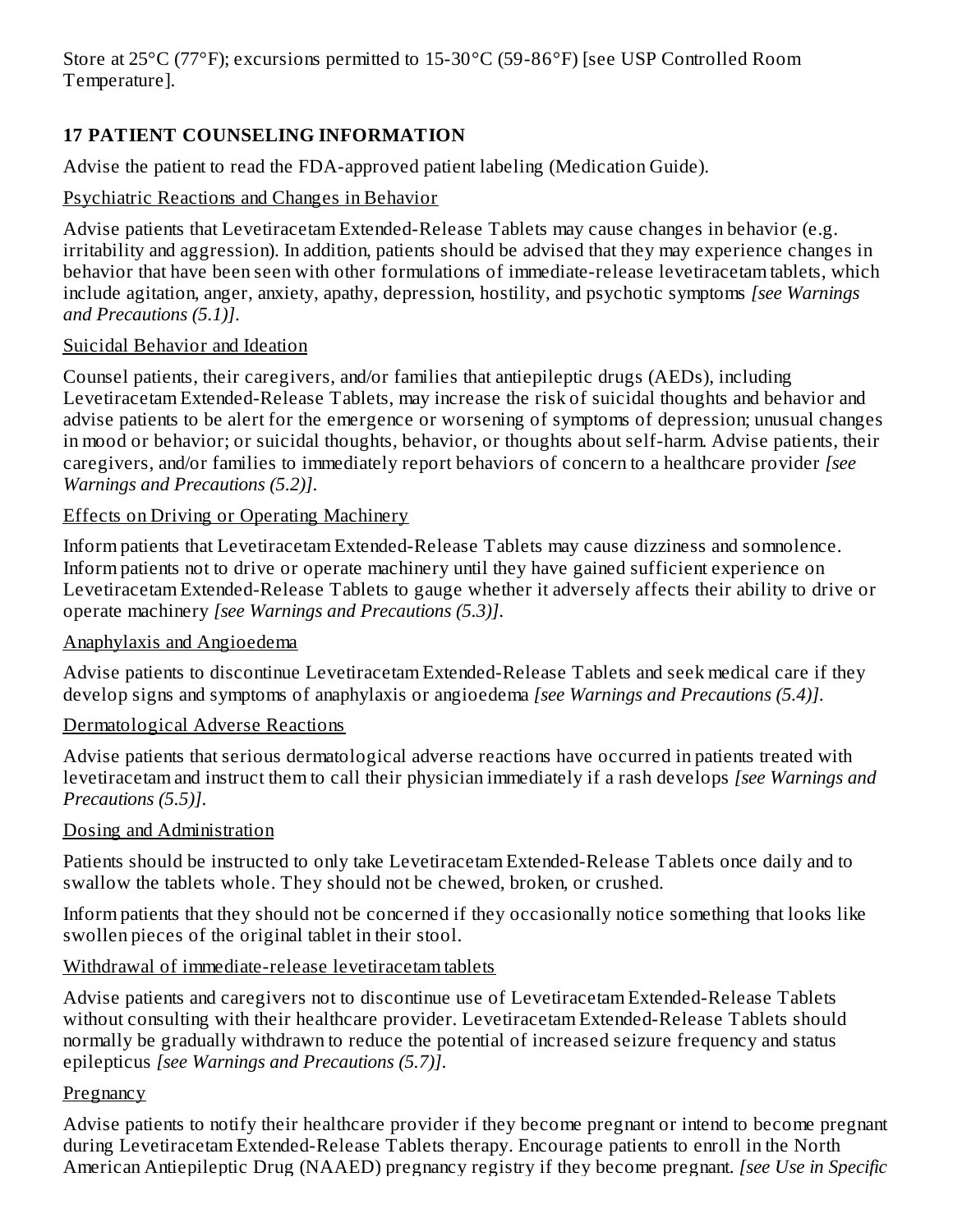*Populations (8.1)]*.

Manufactured for: **Nivagen Pharmaceuticals, Inc.** Sacramento, CA 95827, USA Toll Free Number: 1-877-977-0687

Revised: 07/2020

#### **MEDICATION GUIDE Levetiracetam Extended-Releas e Tablets (LEE-ve-tye-RA-s e-tam), for oral us e**

Read this Medication Guide before you start taking Levetiracetam Extended-Release Tablets and each time you get a refill. There may be new information. This information does not take the place of talking to your healthcare provider about your medical condition or treatment.

#### **What is the most important information I should know about Levetiracetam Extended-Releas e Tablets?**

**Like other antiepileptic drugs, Levetiracetam Extended-Releas e Tablets may caus e suicidal thoughts or actions in a very small number of people, about 1 in 500 people taking it.**

**Call a healthcare provider right away if you have any of thes e symptoms, especially if they are new, wors e, or worry you:**

- thoughts about suicide or dying
- attempts to commit suicide
- new or worse depression
- new or worse anxiety
- feeling agitated or restless
- panic attacks
- trouble sleeping (insomnia)
- new or worse irritability
- acting aggressive, being angry, or violent
- acting on dangerous impulses
- an extreme increase in activity and talking (mania)
- other unusual changes in behavior or mood

#### **Do not stop Levetiracetam Extended-Releas e Tablets without first talking to a healthcare provider.**

- Stopping Levetiracetam Extended-Release Tablets suddenly can cause serious problems. Stopping a seizure medicine suddenly can cause seizures that will not stop (status epilepticus).
- Suicidal thoughts or actions can be caused by things other than medicines. If you have suicidal thoughts or actions, your healthcare provider may check for other causes.

### **How can I watch for early symptoms of suicidal thoughts and actions?**

- Pay attention to any changes, especially sudden changes, in mood, behaviors, thoughts, or feelings.
- Keep all follow-up visits with your healthcare provider as scheduled.

#### **Call your healthcare provider between visits as needed, especially if you are worried about symptoms.**

### **What are Levetiracetam Extended-Releas e Tablets?**

Levetiracetam Extended-Release Tablets are a prescription medicine taken by mouth that is used to treat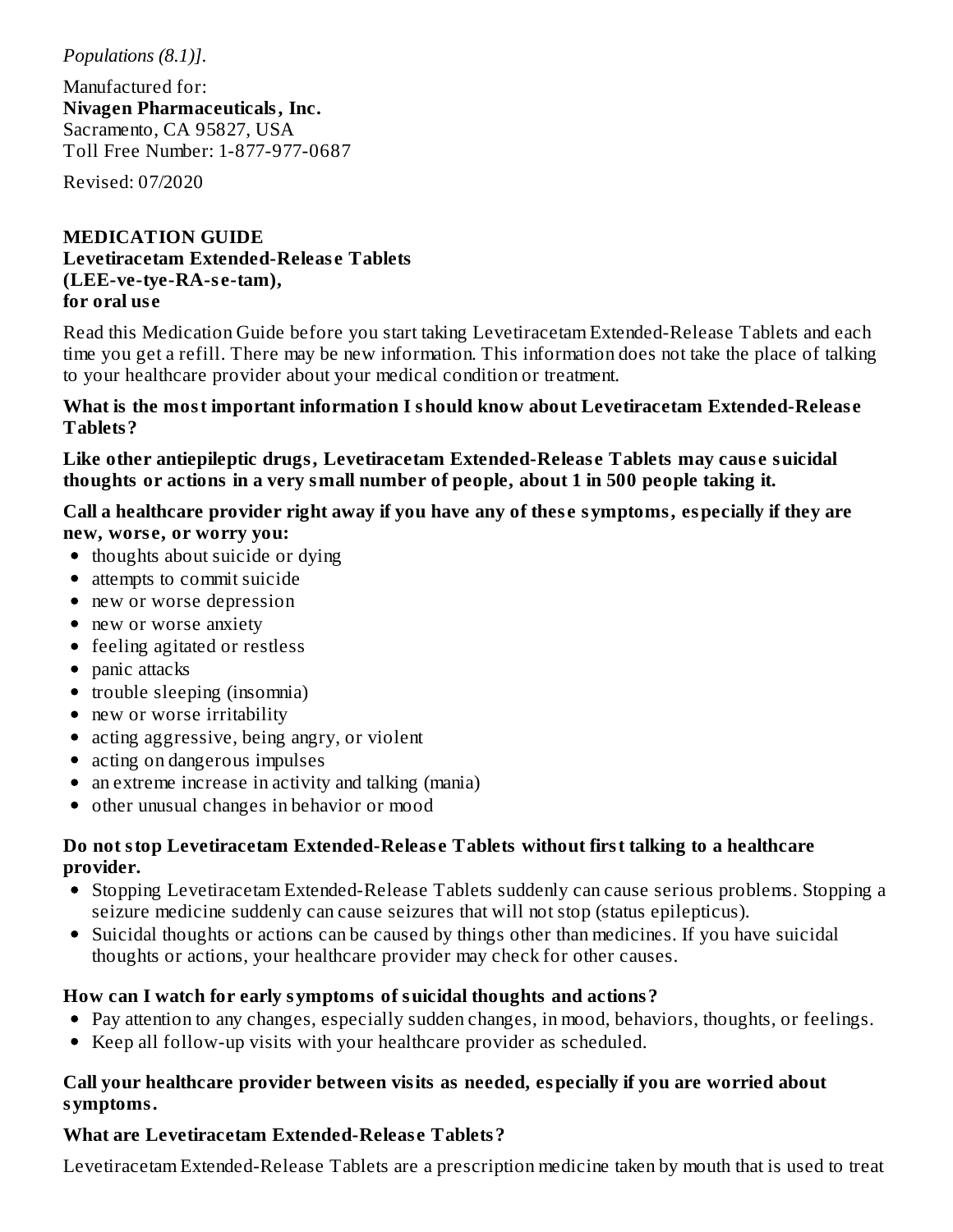partial-onset seizures in people 12 years of age and older.

It is not known if Levetiracetam Extended-Release Tablets are safe or effective in people under 12 years of age.

Before taking your medicine, make sure you have received the correct medicine. Compare the name above with the name on your bottle and the appearance of your medicine with the description of Levetiracetam Extended-Release Tablets provided below. Tell your pharmacist immediately if you think you have been given the wrong medicine.

## **Who should not take Levetiracetam Extended-Releas e Tablets?**

Do not take Levetirocetom Extended-Release Tablets if you are allergic to levetiracetam.

### **What should I tell my healthcare provider before starting Levtiracetam Extended-Releas e Tablets?**

Before taking Levetiracetam Extended-Release Tablets, tell your healthcare provider about all of your medical conditions, including if you:

- have or have had depression, mood problems or suicidal thoughts or behavior
- have kidney problems
- are pregnant or planning to became pregnant. It is not known if Levetiracetam Extended-Release Tablets will harm your unborn baby. You and your healthcare provider will have to decide if you should take Levetiracetam Extended-Release Tablets while you are pregnant. If you become pregnant while taking Levetiracetam Extended-Release Tablets, talk to your healthcare provider about registering with the North American Antiepileptic Drug Pregnancy Registry. You can enroll in this registry by calling 1-888-233-2334 or go to http://www.aedpregnancyregistry.org. The purpose of this registry is to collect information about the safety of Levetiracetam Extended-Release Tablets and other antiepileptic medicine during pregnancy.
- are breastfeeding or plan to breastfeed. Levetiracetam can pass into your breast milk. It is not known if levetiracetam that passes into your breast milk can harm your baby. Talk to your doctor about the best way to feed your baby while you receive Levetiracetam Extended-Release Tablets.

Tell your healthcare provider about all the medicines you take, including prescription and over-thecounter medicines, vitamins, and herbal supplements. Do not start a new medicine without first talking with your healthcare provider.

Know the medicines you take. Keep a list of them to show your healthcare provider and pharmacist each time you get a new medicine.

## **How should I take Levetiracetam Extended-Releas e Tablets?**

- Take Levetiracetam Extended-Release Tablets exactly as your healthcare provider tells you to take it.
- Your healthcare provider will tell you how much Levetiracetam Extended-Release Tablets to take and when to take it. Levetiracetam Extended-Release Tablets are usually taken 1 time each day.
- Your healthcare provider may change your dose. **Do not** change your dose without talking to your healthcare provider.
- Take Levetiracetam Extended-Release Tablets with or without food.
- Swallow the tablets whole. **Do not** chew, break, or crush tablets.
- The inactive part of Levetiracetam Extended-Release Tablets may not dissolve after all the medicine has been released in your body. You may sometimes notice something in your bowel movement that looks like swollen pieces of the original tablet. This is normal.
- If you take too much Levetiracetam Extended-Release Tablets, call your local Poison Control Center or go to the nearest emergency room right away.

## **What should I avoid while taking Levetiracetam Extended-Releas e Tablets?**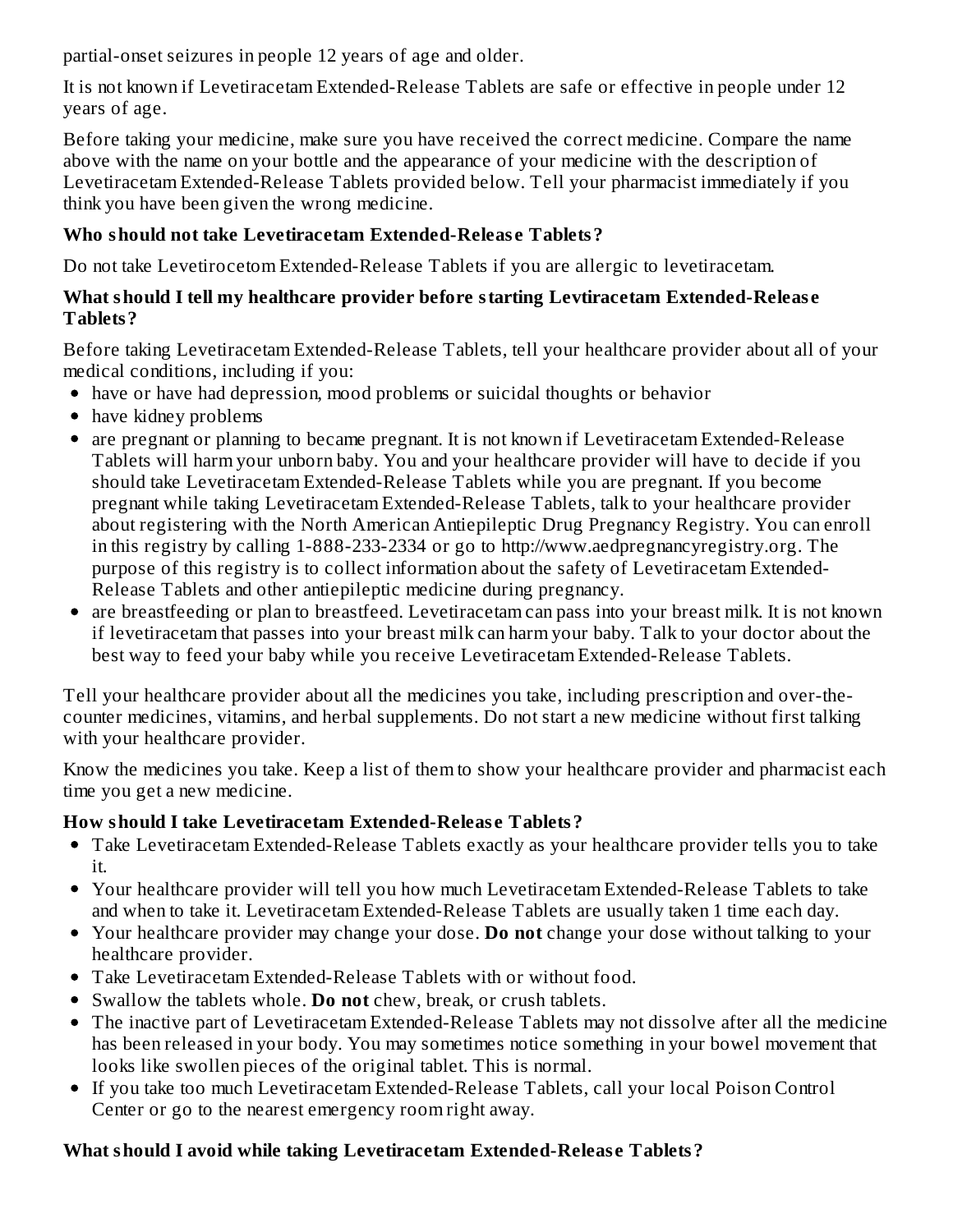Do not drive, operate machinery or do other dangerous activities until you know how Levetiracetam Extended-Release Tablet affects you. Levetiracetam Extended-Release Tablets may make you dizzy or sleepy.

### **What are the possible side effects of Levetiracetam Extended-Releas e Tablets?**

### **Levetiracetam Extended-Releas e Tablets can caus e s erious side effects including:**

See **"What is the most Important Information I should know about Levetiracetam Extended-Releas e Tablets?"**

### **Call your healthcare provider right away if you have any of thes e symptoms:**

- mood and behavior changes such as aggression, agitation, anger, anxiety, apathy, mood swings, depression, hostility, and irritability. A few people may get psychotic symptoms such as hallucinations (seeing or hearing things that are really not there), delusions (false or strange thoughts or beliefs) and unusual behavior.
- extreme sleepiness, tiredness, and weakness
- allergic reactions such as swelling of the face, lips, eyes, tongue, and throat, trouble swallowing or breathing, and hives.
- a skin rash. Serious skin rashes can happen after you start taking Levetiracetam Extended-Release Tablets. There is no way to tell if a mild rash will become a serious reaction.
- problems with muscle coordination (problems walking and moving).

#### **The most common side effects s een in people who take Levetiracetam Extended-Releas e Tablets include:**

- sleepiness
- irritability

Tell your healthcare provider if you have any side effect that bothers you or that does not go away. These are not all the possible side effects of Levetiracetam Extended-Release Tablets. For more information, ask your healthcare provider or pharmacist.

### **Call your doctor for medical advice about side effects. You may also report side effects to FDA at 1-800-FDA-1088.**

## **How should I store Levetiracetam Extended-Releas e Tablets?**

- **Store Levetiracetam Extended-Releas e Tablets** at room temperature, 59°F to 86°F (15°C to 30°C) away from heat and light.
- **Keep Levetiracetam Extended-Releas e Tablets and all medicines out of the reach of children.**

### **General information about the safe and effective us e of Levetiracetam Extended-Releas e Tablets.**

Medicines are sometimes prescribed for purposes other than those listed in a Medication Guide. Do not use Levetiracetam Extended-Release Tablets for a condition for which it was not prescribed. Do not give Levetiracetam Extended-Release Tablets to other people, even if they have the same symptoms that you have. It may harm them. You can ask your pharmacist or healthcare provider for information about Levetiracetam Extended-Release Tablets that is written for health professionals.

## **What are the ingredients of Levetiracetam Extended-Releas e Tablets?**

## **Levetiracetam Extended-Releas e Tablets** active ingredient: levetiracetam

Inactive ingredients: colloidal silicon dioxide, ethylcellulose, magnesium stearate, microcrystalline cellulose and talc. The imprinting ink contains ammonium hydroxide, black iron oxide, isopropyl alcohol, n-butyl alcohol, propylene glycol and shellac glaze.

Levetiracetam Extended-Release Tablets do not contain lactose or gluten.

Manufactured for: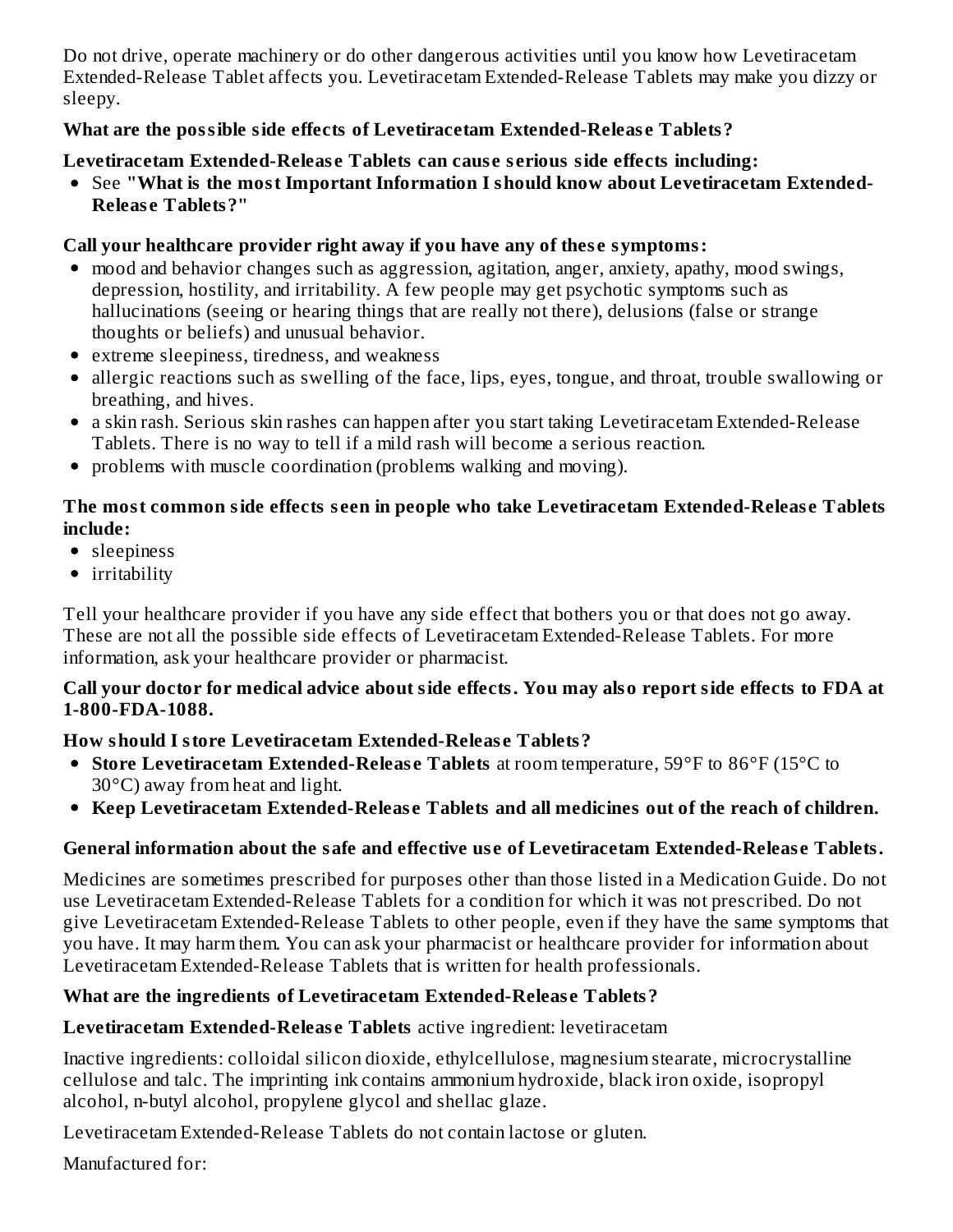### **Nivagen Pharmaceuticals, Inc.**

Sacramento, CA 95827, USA Toll Free Number: 1-877-977-0687

Revised: 07/2020 This Medication Guide has been approved by the US Food and Drug Administration.

### **PRINCIPAL DISPLAY PANEL - 500 mg Tablet Bottle Label**

NDC 75834-245-60

Levetiracetam Extended-Release Tablets

500 mg

Once Daily

PHARMACIST: Dispense accompanying Medication Guide to each patient.

NIVAGEN

Rx Only 60 Tablets



## **PRINCIPAL DISPLAY PANEL - 750 mg Tablet Bottle Label**

NDC 75834-246-60

Levetiracetam Extended-Release Tablets

750 mg

Once Daily

PHARMACIST: Dispense accompanying Medication Guide to each patient.

**NIVAGEN**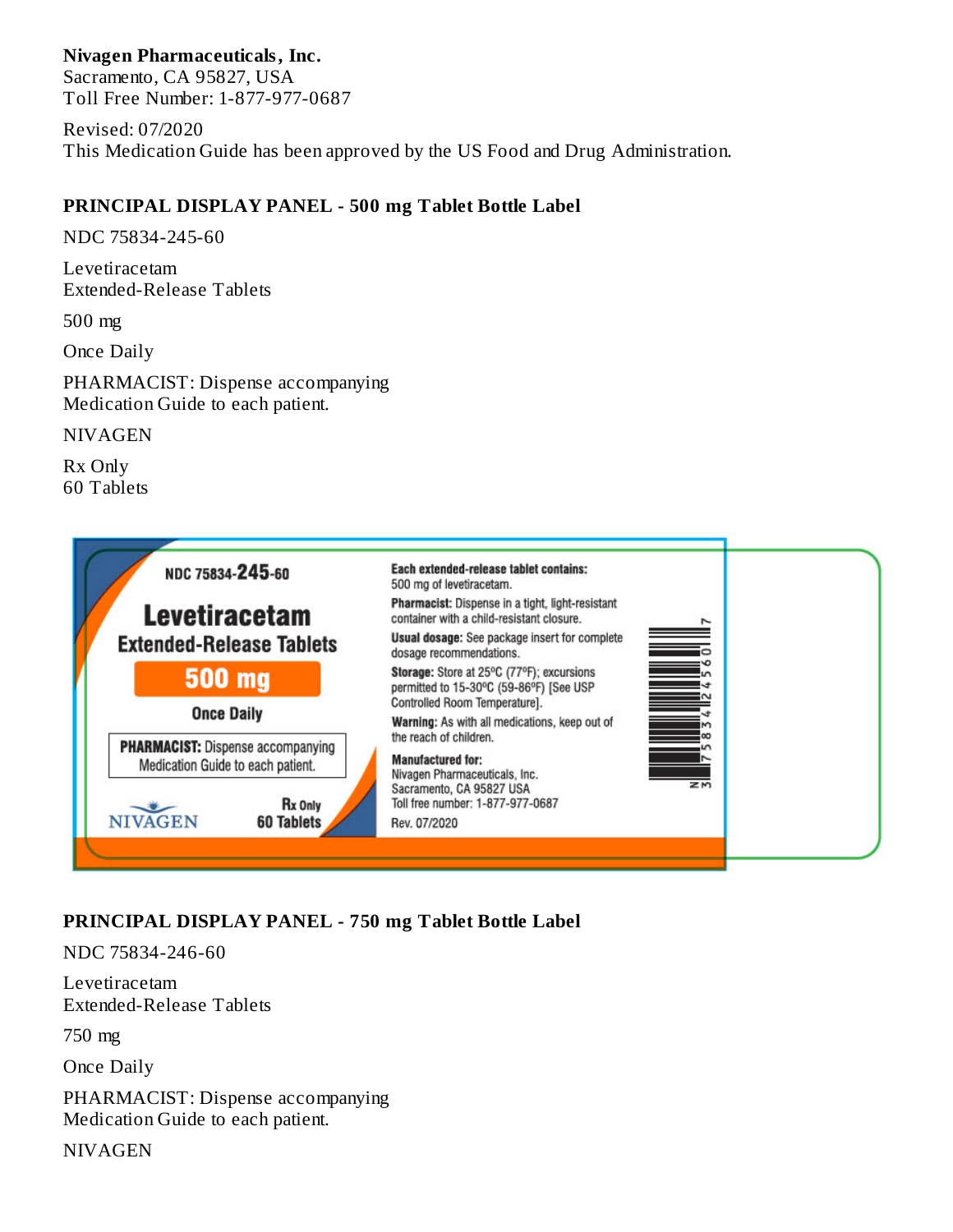

## **LEVETIRACETAM EXTENDED RELEASE**

levetiracetam tablet, film coated, extended release

### **Product Information**

| <b>Product Type</b>     | HUMAN PRESCRIPTION DRUG | Item Code (Source) | NDC:75834-245 |
|-------------------------|-------------------------|--------------------|---------------|
| Route of Administration | ORAL                    |                    |               |

| <b>Active Ingredient/Active Moiety</b>                             |                          |          |  |  |
|--------------------------------------------------------------------|--------------------------|----------|--|--|
| Ingredient Name                                                    | <b>Basis of Strength</b> | Strength |  |  |
| LEVETIRACETAM (UNII: 44YRR34555) (LEVETIRACETAM - UNII:44YRR34555) | <b>LEVETIRACETAM</b>     | $500$ mg |  |  |
|                                                                    |                          |          |  |  |

| <b>Inactive Ingredients</b>                     |          |  |  |  |
|-------------------------------------------------|----------|--|--|--|
| <b>Ingredient Name</b>                          | Strength |  |  |  |
| <b>SILICON DIO XIDE (UNII: ETJ7Z6XBU4)</b>      |          |  |  |  |
| ETHYLCELLULOSE, UNSPECIFIED (UNII: 7Z8S9VYZ4B)  |          |  |  |  |
| <b>MAGNESIUM STEARATE (UNII: 70097M6I30)</b>    |          |  |  |  |
| MICRO CRYSTALLINE CELLULO SE (UNII: OP1R32D61U) |          |  |  |  |
| TALC (UNII: 7SEV7J4R1U)                         |          |  |  |  |
| <b>FERROSOFERRIC OXIDE (UNII: XMOM87F357)</b>   |          |  |  |  |
| $AMMO NIA$ (UNII: $5138Q19F1X$ )                |          |  |  |  |
| ISOPROPYL ALCOHOL (UNII: ND2M416302)            |          |  |  |  |
| <b>BUTYL ALCOHOL</b> (UNII: 8PJ61P6TS3)         |          |  |  |  |
| <b>PROPYLENE GLYCOL</b> (UNII: 6DC9Q167V3)      |          |  |  |  |
| <b>SHELLAC</b> (UNII: 46 N10 7 B 7 10)          |          |  |  |  |
|                                                 |          |  |  |  |
|                                                 |          |  |  |  |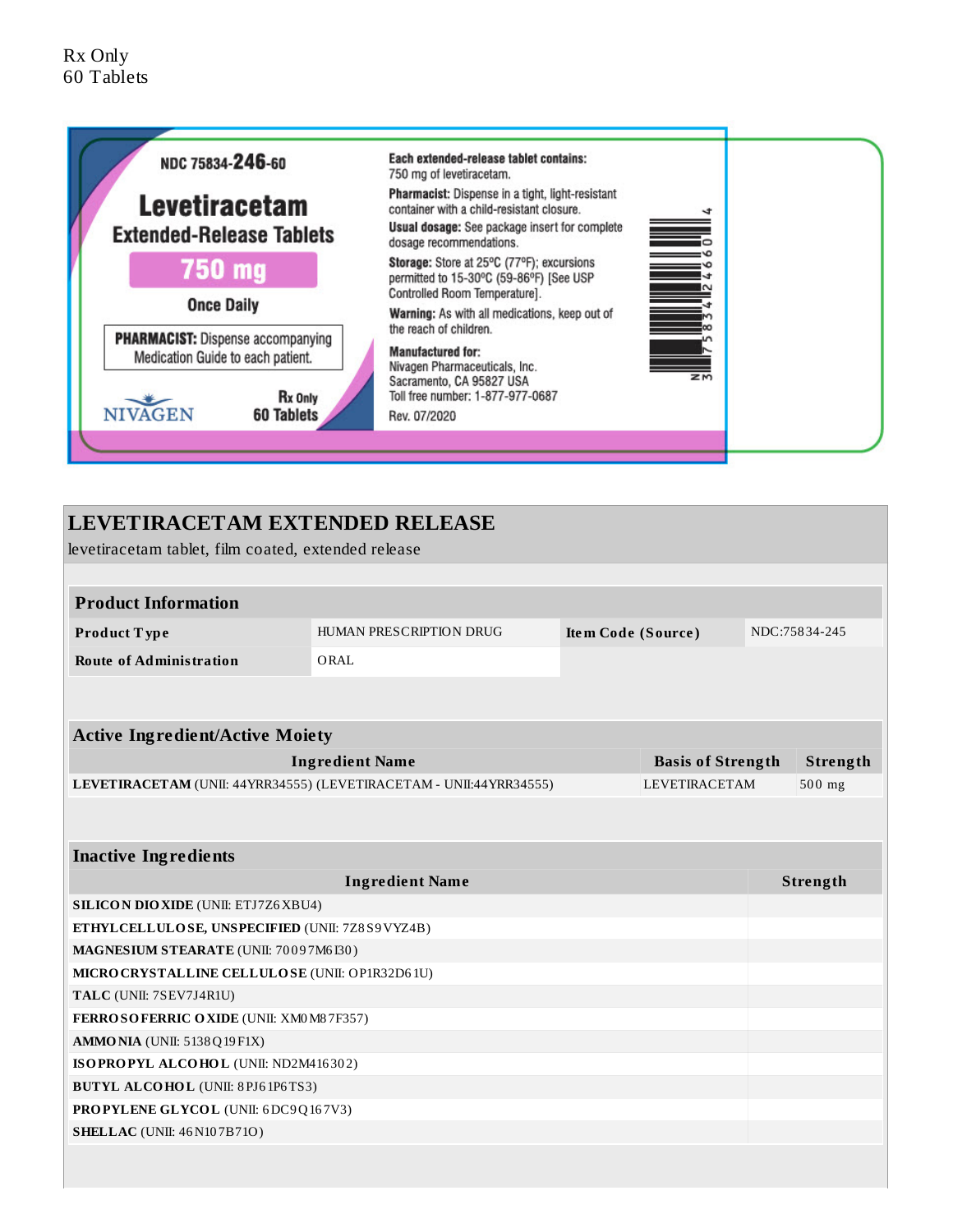| <b>Product Characteristics</b> |                   |                     |                |  |  |
|--------------------------------|-------------------|---------------------|----------------|--|--|
| Color                          | WHITE (Off White) | <b>Score</b>        | no score       |  |  |
| <b>Shape</b>                   | OVAL              | <b>Size</b>         | $17 \text{mm}$ |  |  |
| Flavor                         |                   | <b>Imprint Code</b> |                |  |  |
| <b>Contains</b>                |                   |                     |                |  |  |
|                                |                   |                     |                |  |  |
|                                |                   |                     |                |  |  |

| <b>Packaging</b> |
|------------------|
|------------------|

| Item Code | Package Description                                                      | Marketing Start Date Marketing End Date |  |
|-----------|--------------------------------------------------------------------------|-----------------------------------------|--|
|           | 1 NDC:75834-245-05 500 in 1 BOTTLE; Type 0: Not a Combination Product    | 09/16/2020                              |  |
|           | 2   NDC:75834-245-60   60 in 1 BOTTLE; Type 0: Not a Combination Product | 09/16/2020                              |  |

# **Marketing Information**

| <b>Application Number or Monograph Citation</b><br><b>Marketing Category</b> |            | Marketing Start Date | <b>Marketing End Date</b> |  |
|------------------------------------------------------------------------------|------------|----------------------|---------------------------|--|
| ANDA                                                                         | ANDA201464 | 09/16/2020           |                           |  |

| <b>LEVETIRACETAM EXTENDED RELEASE</b><br>levetiracetam tablet, film coated, extended release |                                                                    |                    |                          |               |
|----------------------------------------------------------------------------------------------|--------------------------------------------------------------------|--------------------|--------------------------|---------------|
|                                                                                              |                                                                    |                    |                          |               |
| <b>Product Information</b>                                                                   |                                                                    |                    |                          |               |
| Product Type                                                                                 | HUMAN PRESCRIPTION DRUG                                            | Item Code (Source) |                          | NDC:75834-246 |
| <b>Route of Administration</b>                                                               | ORAL                                                               |                    |                          |               |
|                                                                                              |                                                                    |                    |                          |               |
| <b>Active Ingredient/Active Moiety</b>                                                       |                                                                    |                    |                          |               |
|                                                                                              | <b>Ingredient Name</b>                                             |                    | <b>Basis of Strength</b> | Strength      |
|                                                                                              | LEVETIRACETAM (UNII: 44YRR34555) (LEVETIRACETAM - UNII:44YRR34555) |                    | <b>LEVETIRACETAM</b>     | 750 mg        |
| <b>Inactive Ingredients</b>                                                                  |                                                                    |                    |                          |               |
|                                                                                              | <b>Ingredient Name</b>                                             |                    |                          | Strength      |
| <b>SILICON DIO XIDE (UNII: ETJ7Z6 XBU4)</b>                                                  |                                                                    |                    |                          |               |
| ETHYLCELLULOSE, UNSPECIFIED (UNII: 7Z8S9VYZ4B)                                               |                                                                    |                    |                          |               |
| MAGNESIUM STEARATE (UNII: 70097M6130)                                                        |                                                                    |                    |                          |               |
| MICRO CRYSTALLINE CELLULO SE (UNII: OP1R32D61U)                                              |                                                                    |                    |                          |               |
| TALC (UNII: 7SEV7J4R1U)                                                                      |                                                                    |                    |                          |               |
| FERROSOFERRIC OXIDE (UNII: XM0 M87F357)                                                      |                                                                    |                    |                          |               |
| $AMMO NIA$ (UNII: $5138Q19F1X$ )                                                             |                                                                    |                    |                          |               |
| ISOPROPYL ALCOHOL (UNII: ND2M416302)                                                         |                                                                    |                    |                          |               |
| <b>BUTYL ALCOHOL</b> (UNII: 8PJ61P6TS3)                                                      |                                                                    |                    |                          |               |
| PROPYLENE GLYCOL (UNII: 6DC9Q167V3)                                                          |                                                                    |                    |                          |               |
| <b>SHELLAC</b> (UNII: 46 N107B71O)                                                           |                                                                    |                    |                          |               |
|                                                                                              |                                                                    |                    |                          |               |
|                                                                                              |                                                                    |                    |                          |               |